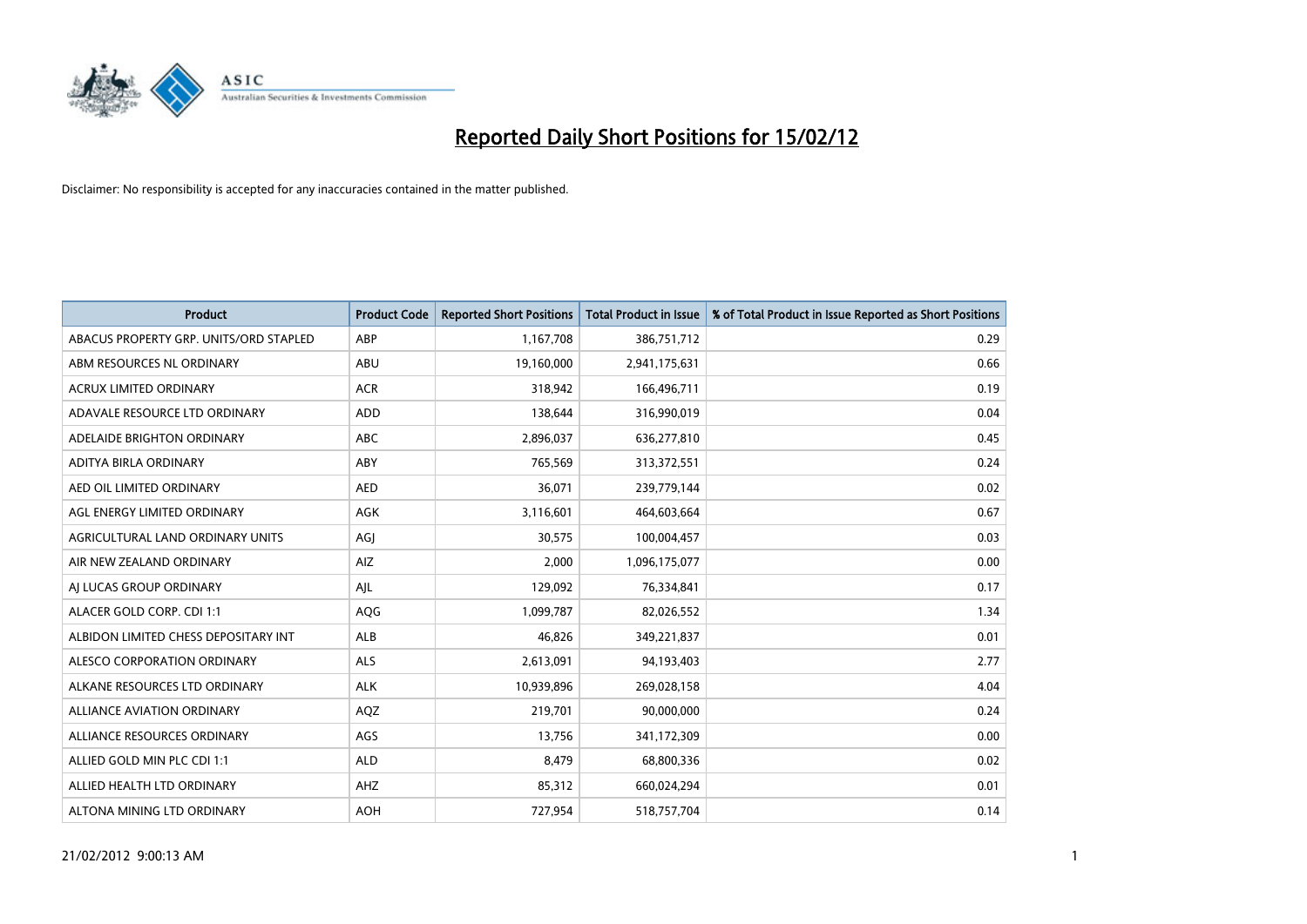

| <b>Product</b>                          | <b>Product Code</b> | <b>Reported Short Positions</b> | <b>Total Product in Issue</b> | % of Total Product in Issue Reported as Short Positions |
|-----------------------------------------|---------------------|---------------------------------|-------------------------------|---------------------------------------------------------|
| ALUMINA LIMITED ORDINARY                | <b>AWC</b>          | 42,881,098                      | 2,440,196,187                 | 1.76                                                    |
| AMADEUS ENERGY ORDINARY                 | AMU                 | 454,000                         | 274,786,018                   | 0.17                                                    |
| AMALGAMATED HOLDINGS ORDINARY           | AHD                 | 20,914                          | 157,533,146                   | 0.01                                                    |
| AMCOR LIMITED ORDINARY                  | AMC                 | 4,324,435                       | 1,206,684,923                 | 0.35                                                    |
| AMP LIMITED ORDINARY                    | AMP                 | 11,189,267                      | 2,854,672,784                 | 0.36                                                    |
| AMPELLA MINING ORDINARY                 | <b>AMX</b>          | 712,932                         | 205,985,108                   | 0.34                                                    |
| ANSELL LIMITED ORDINARY                 | <b>ANN</b>          | 2,946,433                       | 130,656,668                   | 2.24                                                    |
| ANTARES ENERGY LTD ORDINARY             | AZZ                 | 142,675                         | 260,000,000                   | 0.05                                                    |
| ANZ BANKING GRP LTD ORDINARY            | ANZ                 | 15,528,118                      | 2,679,119,658                 | 0.57                                                    |
| APA GROUP STAPLED SECURITIES            | <b>APA</b>          | 13,639,746                      | 639,334,625                   | 2.14                                                    |
| APEX MINERALS NL ORDINARY               | <b>AXM</b>          | 885,146                         | 5,550,243,713                 | 0.02                                                    |
| APN EUROPEAN RETAIL UNITS STAPLED SEC.  | <b>AEZ</b>          | 11,832                          | 544,910,660                   | 0.00                                                    |
| APN NEWS & MEDIA ORDINARY               | <b>APN</b>          | 24,639,882                      | 630,211,415                   | 3.91                                                    |
| AQUARIUS PLATINUM. ORDINARY             | <b>AOP</b>          | 5,214,393                       | 470,312,578                   | 1.10                                                    |
| AQUILA RESOURCES ORDINARY               | <b>AQA</b>          | 5,920,951                       | 411,804,442                   | 1.41                                                    |
| ARAFURA RESOURCE LTD ORDINARY           | ARU                 | 12,470,905                      | 367,980,342                   | 3.38                                                    |
| ARB CORPORATION ORDINARY                | <b>ARP</b>          | 13,937                          | 72,481,302                    | 0.01                                                    |
| ARDENT LEISURE GROUP STAPLED SECURITIES | AAD                 | 466,499                         | 324,236,390                   | 0.14                                                    |
| ARISTOCRAT LEISURE ORDINARY             | ALL                 | 15,860,631                      | 543,181,024                   | 2.92                                                    |
| ASCIANO LIMITED ORDINARY                | <b>AIO</b>          | 12,691,289                      | 975,385,664                   | 1.28                                                    |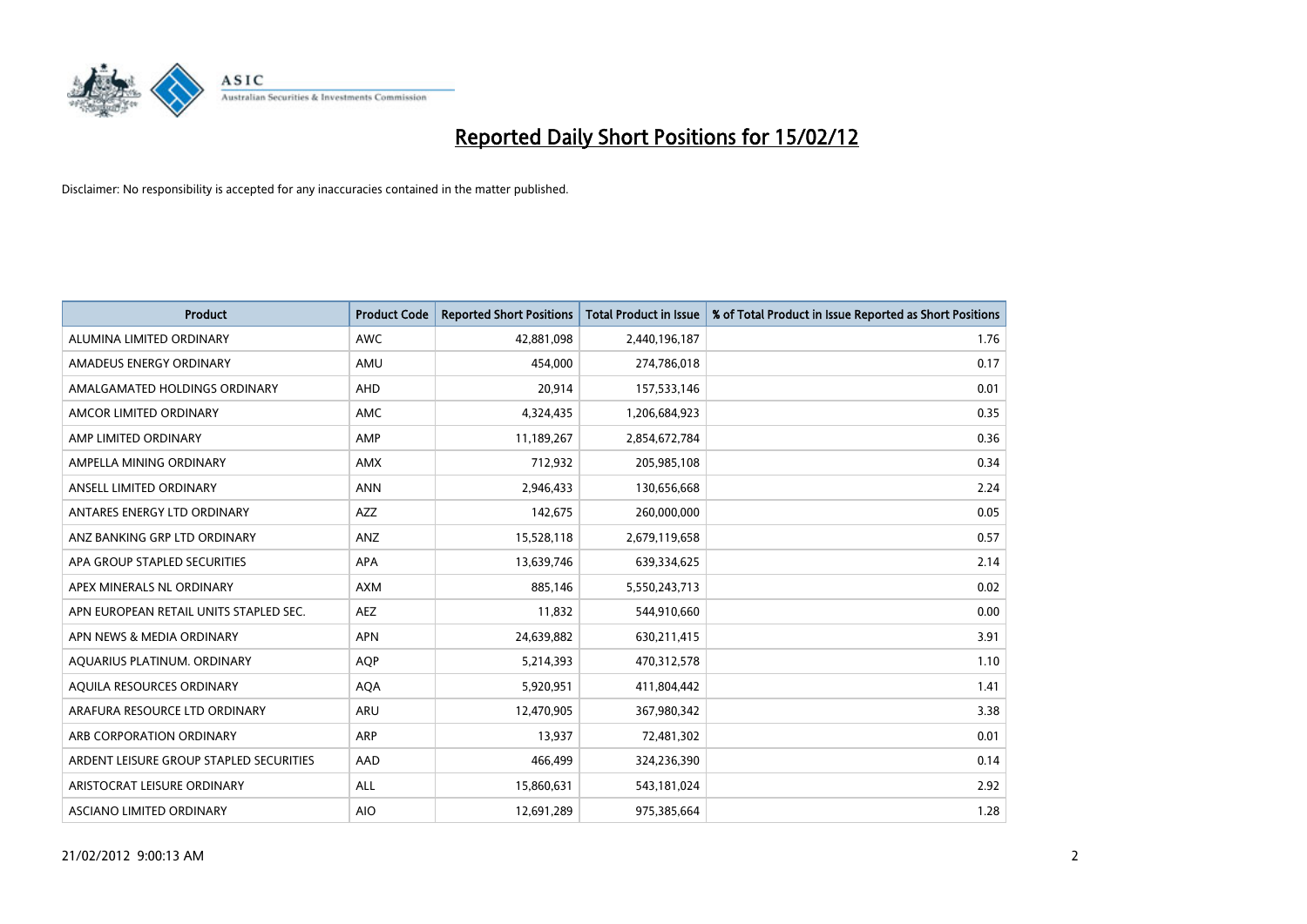

| <b>Product</b>                          | <b>Product Code</b> | <b>Reported Short Positions</b> | <b>Total Product in Issue</b> | % of Total Product in Issue Reported as Short Positions |
|-----------------------------------------|---------------------|---------------------------------|-------------------------------|---------------------------------------------------------|
| ASG GROUP LIMITED ORDINARY              | ASZ                 | 72,288                          | 171,456,889                   | 0.04                                                    |
| ASPEN GROUP ORD/UNITS STAPLED           | <b>APZ</b>          | 987,402                         | 591,084,183                   | 0.15                                                    |
| ASPIRE MINING LTD ORDINARY              | <b>AKM</b>          | 407,205                         | 620,594,556                   | 0.07                                                    |
| ASTON RES LTD ORDINARY                  | <b>AZT</b>          | 801,294                         | 204,668,861                   | 0.38                                                    |
| ASTRO JAP PROP GROUP STAPLED SECURITIES | AJA                 | 40,414                          | 58,445,002                    | 0.06                                                    |
| ASX LIMITED ORDINARY                    | ASX                 | 1,709,206                       | 175,136,729                   | 0.98                                                    |
| ATLAS IRON LIMITED ORDINARY             | <b>AGO</b>          | 17,200,483                      | 894,759,560                   | 1.92                                                    |
| AUCKLAND INTERNATION ORDINARY           | AIA                 | 39,998                          | 1,327,230,189                 | 0.00                                                    |
| <b>AURORA OIL &amp; GAS ORDINARY</b>    | <b>AUT</b>          | 8,821,977                       | 411,655,343                   | 2.14                                                    |
| AUSDRILL LIMITED ORDINARY               | <b>ASL</b>          | 160,041                         | 303,288,155                   | 0.05                                                    |
| AUSENCO LIMITED ORDINARY                | AAX                 | 1,386,982                       | 123,258,843                   | 1.12                                                    |
| AUSGOLD LIMITED ORDINARY                | <b>AUC</b>          | 20,000                          | 120,468,473                   | 0.02                                                    |
| AUSTAL LIMITED ORDINARY                 | ASB                 | 232,949                         | 188,069,638                   | 0.12                                                    |
| <b>AUSTAR UNITED ORDINARY</b>           | <b>AUN</b>          | 10,594,625                      | 1,271,505,737                 | 0.83                                                    |
| AUSTBROKERS HOLDINGS ORDINARY           | <b>AUB</b>          | $\overline{2}$                  | 55,545,576                    | 0.00                                                    |
| AUSTIN ENGINEERING ORDINARY             | ANG                 | 55,943                          | 72,314,403                    | 0.07                                                    |
| <b>AUSTRALAND ASSETS ASSETS</b>         | AAZPB               | 1,168                           | 2,750,000                     | 0.04                                                    |
| AUSTRALAND PROPERTY STAPLED SECURITY    | <b>ALZ</b>          | 1,161,689                       | 576,846,597                   | 0.19                                                    |
| AUSTRALIAN AGRICULT, ORDINARY           | AAC                 | 782,284                         | 312,861,135                   | 0.24                                                    |
| AUSTRALIAN EDUCATION UNITS              | <b>AEU</b>          | 625,000                         | 175,465,397                   | 0.36                                                    |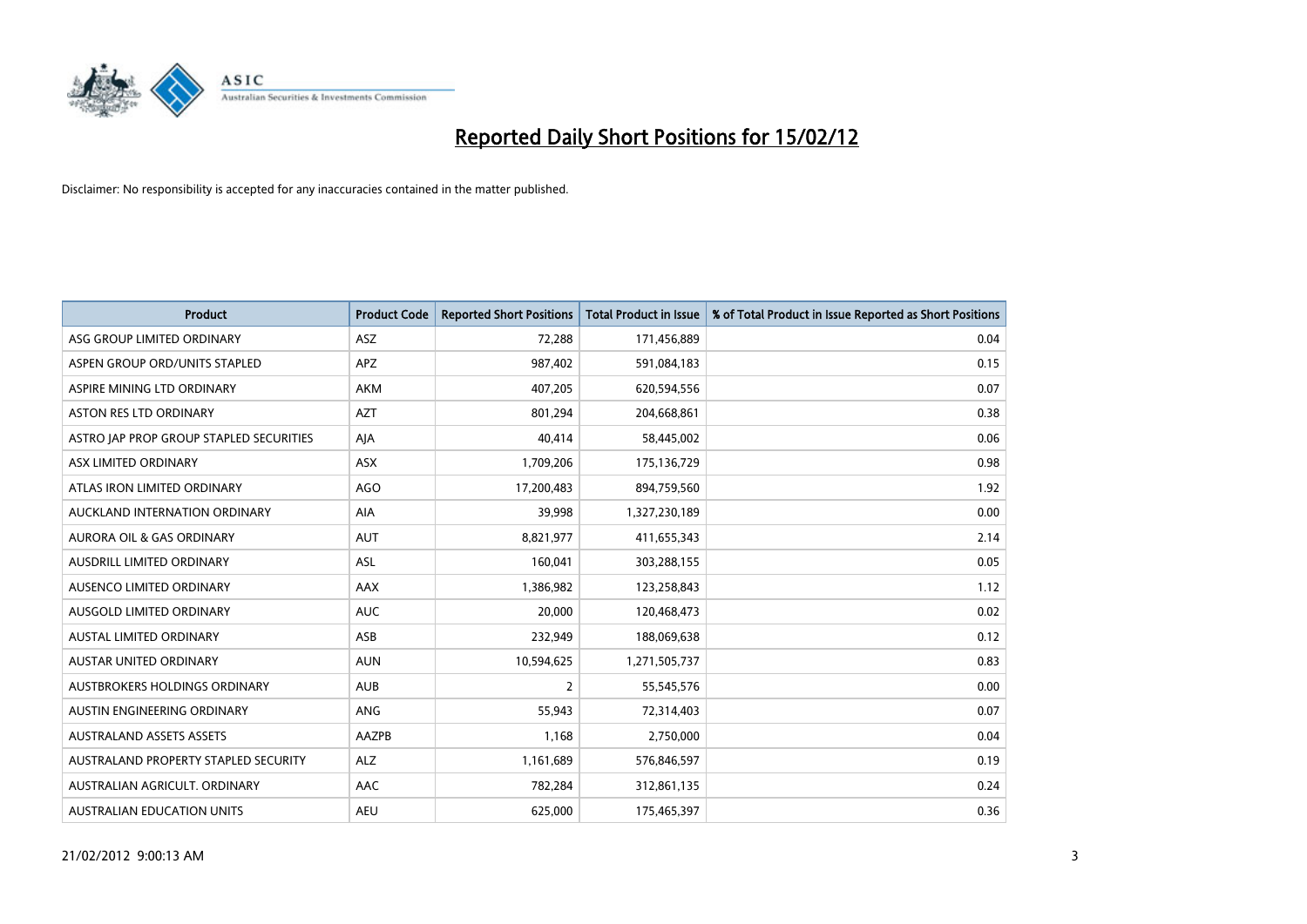

| <b>Product</b>                       | <b>Product Code</b> | <b>Reported Short Positions</b> | <b>Total Product in Issue</b> | % of Total Product in Issue Reported as Short Positions |
|--------------------------------------|---------------------|---------------------------------|-------------------------------|---------------------------------------------------------|
| AUSTRALIAN INFRASTR, UNITS/ORDINARY  | <b>AIX</b>          | 12,358,632                      | 620,733,944                   | 1.98                                                    |
| AUSTRALIAN MINES LTD ORDINARY        | <b>AUZ</b>          | 1,400,000                       | 636,910,317                   | 0.22                                                    |
| AUSTRALIAN PHARM, ORDINARY           | API                 | 305,582                         | 488,115,883                   | 0.06                                                    |
| AUTOMOTIVE HOLDINGS ORDINARY         | AHE                 | 53,132                          | 260,579,682                   | 0.02                                                    |
| AVEXA LIMITED ORDINARY               | <b>AVX</b>          | 243,657                         | 847,688,779                   | 0.03                                                    |
| AWE LIMITED ORDINARY                 | AWE                 | 1,793,827                       | 521,871,941                   | 0.34                                                    |
| AZIMUTH RES LTD ORDINARY             | AZH                 | 85,439                          | 383,075,724                   | 0.03                                                    |
| AZUMAH RESOURCES ORDINARY            | <b>AZM</b>          | 3,226,655                       | 282,020,356                   | 1.14                                                    |
| <b>BANDANNA ENERGY ORDINARY</b>      | <b>BND</b>          | 2,777,631                       | 528,481,199                   | 0.53                                                    |
| BANK OF QUEENSLAND. ORDINARY         | <b>BOQ</b>          | 7,986,354                       | 229,598,329                   | 3.46                                                    |
| <b>BASE RES LIMITED ORDINARY</b>     | <b>BSE</b>          | 206,433                         | 460,440,029                   | 0.04                                                    |
| <b>BATHURST RESOURCES ORDINARY</b>   | <b>BTU</b>          | 9,615,884                       | 691,447,997                   | 1.38                                                    |
| <b>BAUXITE RESOURCE LTD ORDINARY</b> | <b>BAU</b>          | 12,000                          | 235,379,896                   | 0.01                                                    |
| <b>BC IRON LIMITED ORDINARY</b>      | <b>BCI</b>          | 23,423                          | 103,711,000                   | 0.02                                                    |
| BEACH ENERGY LIMITED ORDINARY        | <b>BPT</b>          | 19,899,224                      | 1,112,199,119                 | 1.80                                                    |
| BEADELL RESOURCE LTD ORDINARY        | <b>BDR</b>          | 2,590,122                       | 657,906,946                   | 0.39                                                    |
| BENDIGO AND ADELAIDE ORDINARY        | <b>BEN</b>          | 6,287,972                       | 384,372,554                   | 1.62                                                    |
| BERKELEY RESOURCES ORDINARY          | <b>BKY</b>          | 22,997                          | 174,298,273                   | 0.01                                                    |
| BETASHARES ASX RES ETF UNITS         | <b>ORE</b>          | 93,570                          | 4,220,217                     | 2.22                                                    |
| BHP BILLITON LIMITED ORDINARY        | <b>BHP</b>          | 21,146,080                      | 3,211,691,105                 | 0.64                                                    |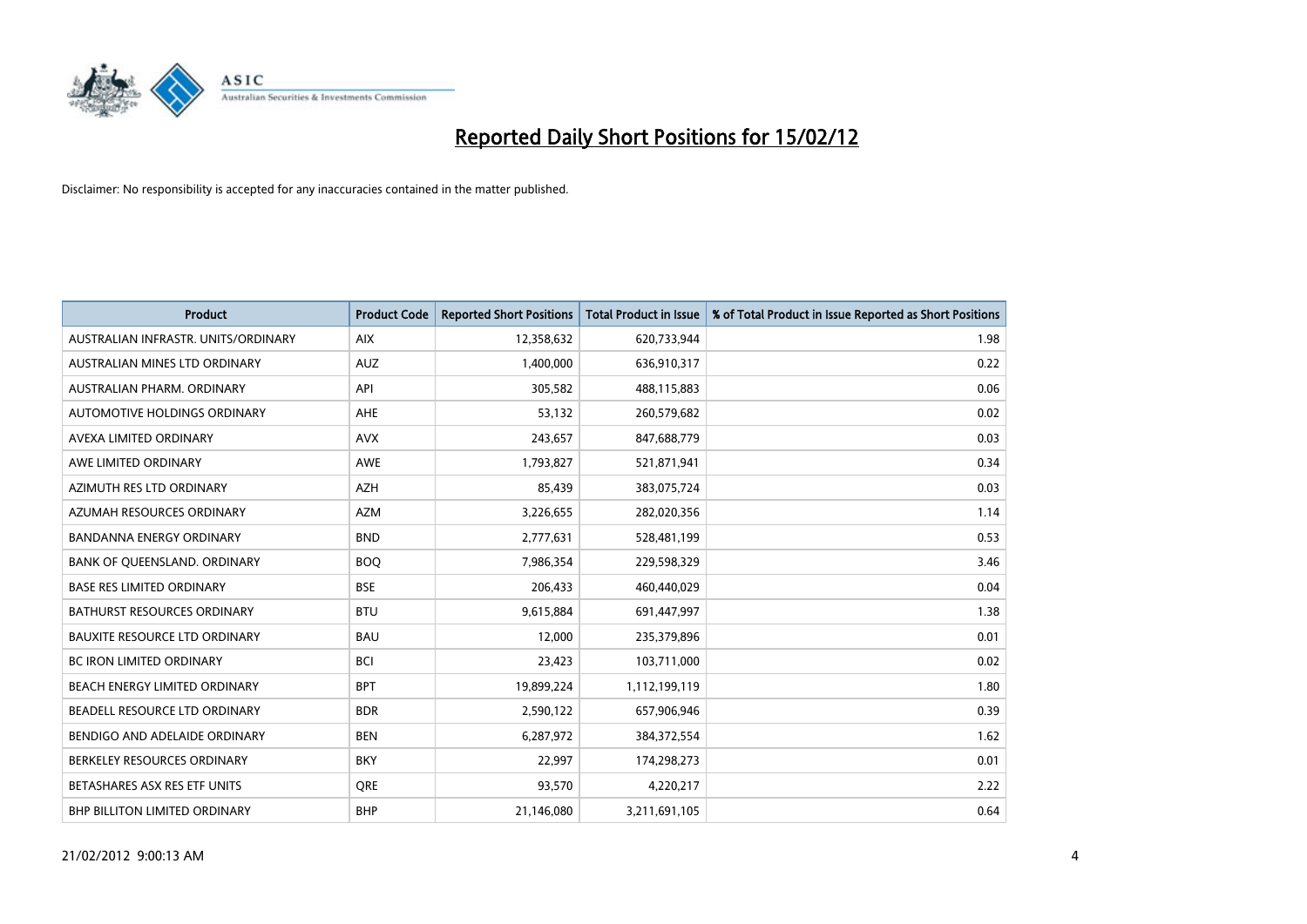

| <b>Product</b>                       | <b>Product Code</b> | <b>Reported Short Positions</b> | <b>Total Product in Issue</b> | % of Total Product in Issue Reported as Short Positions |
|--------------------------------------|---------------------|---------------------------------|-------------------------------|---------------------------------------------------------|
| <b>BILLABONG ORDINARY</b>            | <b>BBG</b>          | 31,215,264                      | 255,102,103                   | 12.19                                                   |
| <b>BIOTA HOLDINGS ORDINARY</b>       | <b>BTA</b>          | 1,645,494                       | 181,703,711                   | 0.89                                                    |
| <b>BISALLOY STEEL ORDINARY</b>       | <b>BIS</b>          | 84,480                          | 43,291,509                    | 0.20                                                    |
| BKI INVESTMENT LTD ORDINARY          | <b>BKI</b>          | 508                             | 425,549,573                   | 0.00                                                    |
| <b>BLACKTHORN RESOURCES ORDINARY</b> | <b>BTR</b>          | 35,848                          | 122,918,000                   | 0.03                                                    |
| <b>BLUESCOPE STEEL LTD ORDINARY</b>  | <b>BSL</b>          | 28,156,520                      | 3,349,185,247                 | 0.85                                                    |
| <b>BOART LONGYEAR ORDINARY</b>       | <b>BLY</b>          | 4,474,702                       | 461,163,412                   | 0.96                                                    |
| <b>BOOM LOGISTICS ORDINARY</b>       | <b>BOL</b>          | 337,999                         | 468,663,585                   | 0.07                                                    |
| <b>BORAL LIMITED, ORDINARY</b>       | <b>BLD</b>          | 30,247,549                      | 744,729,957                   | 4.03                                                    |
| BOTSWANA METALS LTD ORDINARY         | <b>BML</b>          | 7,000                           | 143,717,013                   | 0.00                                                    |
| BRADKEN LIMITED ORDINARY             | <b>BKN</b>          | 2,916,676                       | 166,624,800                   | 1.74                                                    |
| <b>BRAMBLES LIMITED ORDINARY</b>     | <b>BXB</b>          | 13,873,074                      | 1,480,393,689                 | 0.93                                                    |
| BREVILLE GROUP LTD ORDINARY          | <b>BRG</b>          | 2,739                           | 130,095,322                   | 0.00                                                    |
| <b>BRICKWORKS LIMITED ORDINARY</b>   | <b>BKW</b>          | 25,688                          | 147,567,333                   | 0.02                                                    |
| <b>BROCKMAN RESOURCES ORDINARY</b>   | <b>BRM</b>          | 131,029                         | 144,803,151                   | 0.08                                                    |
| BT INVESTMENT MNGMNT ORDINARY        | <b>BTT</b>          | 1,141,460                       | 267,906,977                   | 0.43                                                    |
| <b>BURU ENERGY ORDINARY</b>          | <b>BRU</b>          | 6,058,597                       | 234,204,477                   | 2.59                                                    |
| <b>BWP TRUST ORDINARY UNITS</b>      | <b>BWP</b>          | 385,561                         | 520,012,793                   | 0.07                                                    |
| <b>CABCHARGE AUSTRALIA ORDINARY</b>  | CAB                 | 534,394                         | 120,437,014                   | 0.43                                                    |
| CALTEX AUSTRALIA ORDINARY            | <b>CTX</b>          | 5,922,984                       | 270,000,000                   | 2.17                                                    |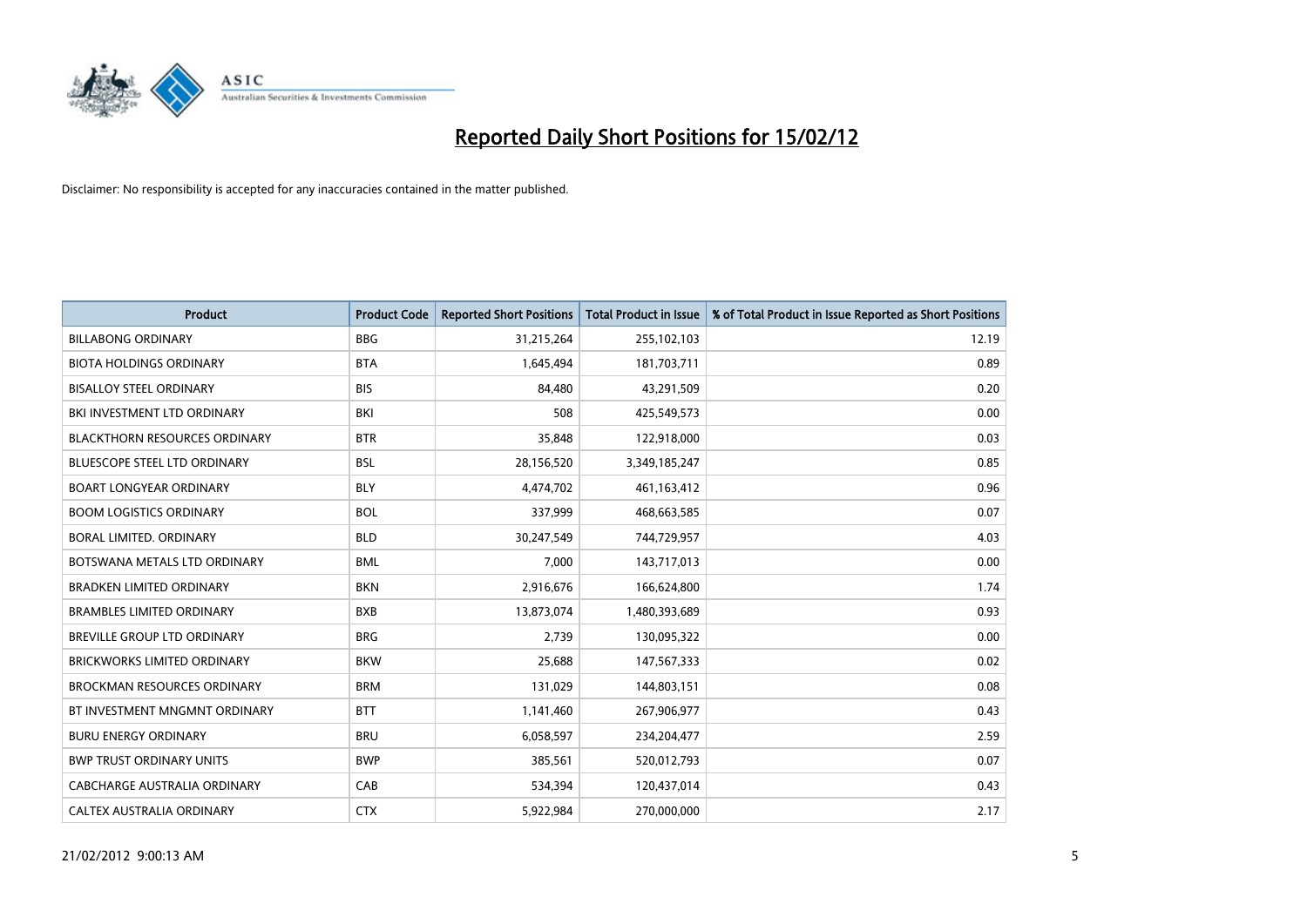

| <b>Product</b>                          | <b>Product Code</b> | <b>Reported Short Positions</b> | <b>Total Product in Issue</b> | % of Total Product in Issue Reported as Short Positions |
|-----------------------------------------|---------------------|---------------------------------|-------------------------------|---------------------------------------------------------|
| <b>CAMPBELL BROTHERS ORDINARY</b>       | <b>CPB</b>          | 1,546,213                       | 67,503,411                    | 2.29                                                    |
| CAPE LAMBERT RES LTD ORDINARY           | <b>CFE</b>          | 546,374                         | 689,108,792                   | 0.07                                                    |
| CAR PARK TECH LTD ORDINARY              | <b>CPZ</b>          | 90,000                          | 133,358,602                   | 0.07                                                    |
| CARABELLA RES LTD ORDINARY              | <b>CLR</b>          | 5,000                           | 133,642,797                   | 0.00                                                    |
| <b>CARBON ENERGY ORDINARY</b>           | <b>CNX</b>          | 156,536                         | 768,960,293                   | 0.02                                                    |
| <b>CARDNO LIMITED ORDINARY</b>          | CDD                 | 516,440                         | 122,085,599                   | 0.42                                                    |
| <b>CARDNO LIMITED RIGHTS 29-FEB-12</b>  | <b>CDDR</b>         | 6,497                           | 13,565,067                    | 0.04                                                    |
| CARNARVON PETROLEUM ORDINARY            | <b>CVN</b>          | 767,646                         | 694,594,634                   | 0.10                                                    |
| CARNEGIE WAVE ENERGY ORDINARY           | <b>CWE</b>          | 83,000                          | 1,021,487,627                 | 0.01                                                    |
| <b>CARPATHIAN RESOURCES ORDINARY</b>    | <b>CPN</b>          | 75,000                          | 304,535,101                   | 0.02                                                    |
| CARPENTARIA EXP. LTD ORDINARY           | CAP                 | 9,777                           | 98,991,301                    | 0.01                                                    |
| CARSALES.COM LTD ORDINARY               | <b>CRZ</b>          | 12,400,612                      | 233,264,223                   | 5.31                                                    |
| CASH CONVERTERS ORDINARY                | CCV                 | 92,958                          | 379,761,025                   | 0.02                                                    |
| <b>CASPIAN OIL &amp; GAS ORDINARY</b>   | CIG                 | 50,000                          | 1,331,500,513                 | 0.00                                                    |
| <b>CASSINI RESOURCES ORDINARY</b>       | <b>CZI</b>          | 700,000                         | 17,000,000                    | 4.12                                                    |
| <b>CELLNET GROUP ORDINARY</b>           | <b>CLT</b>          | 1,342                           | 60,978,107                    | 0.00                                                    |
| CENTRAL PETROLEUM ORDINARY              | <b>CTP</b>          | 9,102,364                       | 1,253,376,265                 | 0.73                                                    |
| CENTRO PROPERTIES UNITS/ORD STAPLED     | <b>CNP</b>          | 2,537                           | 972,414,514                   | 0.00                                                    |
| CENTRO RETAIL AUST ORD/UNIT STAPLED SEC | <b>CRF</b>          | 153,224                         | 1,340,723,189                 | 0.01                                                    |
| CENTRO RETAIL GROUP STAPLED SECURITIES  | <b>CER</b>          | 452,940                         | 2,286,399,424                 | 0.02                                                    |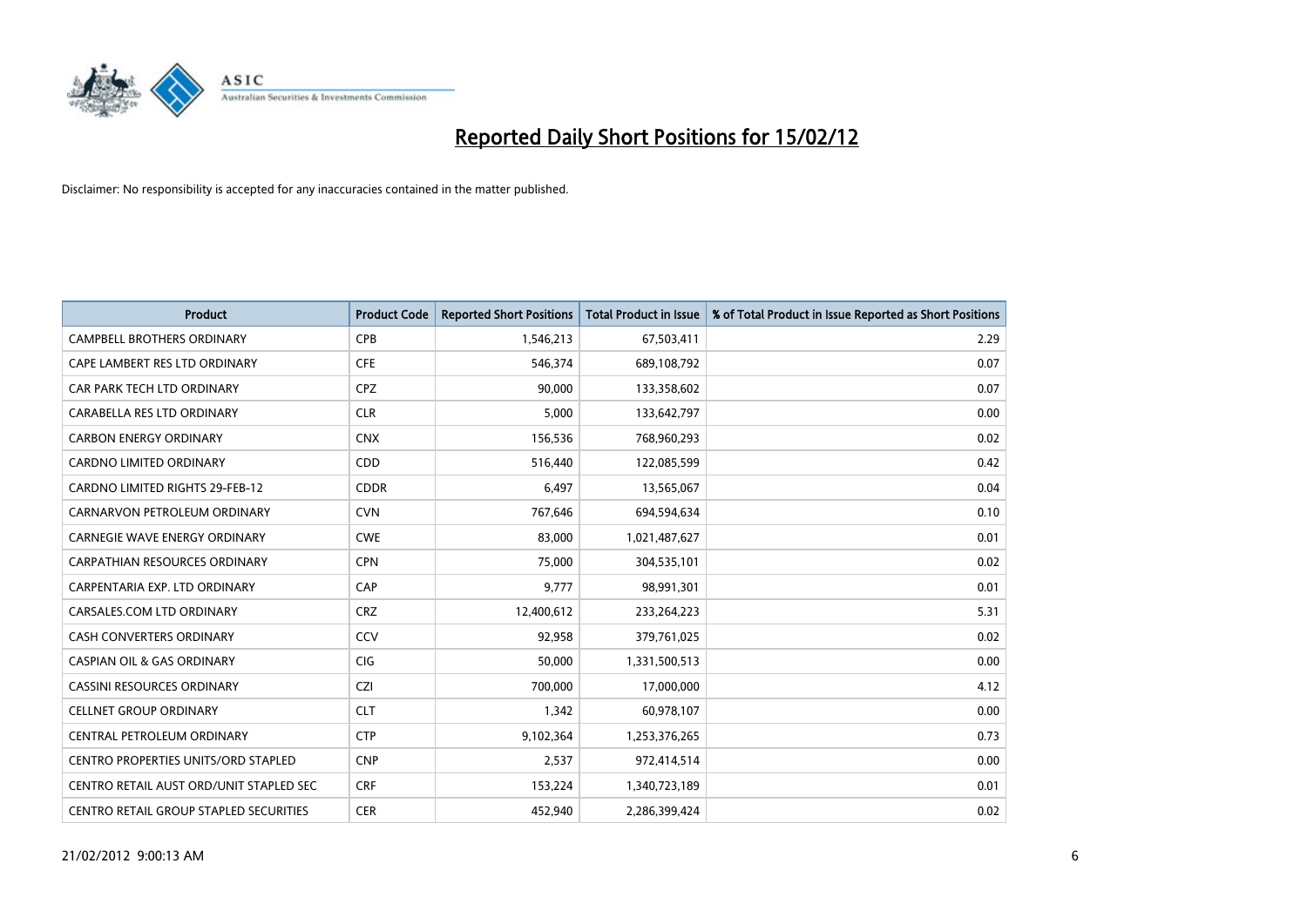

| <b>Product</b>                           | <b>Product Code</b> | <b>Reported Short Positions</b> | <b>Total Product in Issue</b> | % of Total Product in Issue Reported as Short Positions |
|------------------------------------------|---------------------|---------------------------------|-------------------------------|---------------------------------------------------------|
| <b>CERAMIC FUEL CELLS ORDINARY</b>       | <b>CFU</b>          | 560,980                         | 1,366,298,863                 | 0.04                                                    |
| CERRO RESOURCES NL ORDINARY              | <b>CIO</b>          | 1,600                           | 748,768,606                   | 0.00                                                    |
| <b>CFS RETAIL PROPERTY UNITS</b>         | <b>CFX</b>          | 75,824,514                      | 2,839,591,911                 | 2.68                                                    |
| CGA MINING LIMITED ORDINARY              | CGX                 | 14,927                          | 333,725,726                   | 0.00                                                    |
| CHALLENGER DIV.PRO. STAPLED UNITS        | <b>CDI</b>          | 98,017                          | 883,903,667                   | 0.00                                                    |
| <b>CHALLENGER INFRAST, STAPLED UNITS</b> | <b>CIF</b>          | 7,768                           | 316,223,785                   | 0.00                                                    |
| <b>CHALLENGER LIMITED ORDINARY</b>       | <b>CGF</b>          | 4,477,456                       | 552,169,544                   | 0.80                                                    |
| CHANDLER MACLEOD LTD ORDINARY            | <b>CMG</b>          | 11,970                          | 466,466,720                   | 0.00                                                    |
| CHARTER HALL GROUP STAPLED US PROHIBIT.  | <b>CHC</b>          | 86,245                          | 308,092,325                   | 0.02                                                    |
| <b>CHARTER HALL OFFICE UNIT</b>          | CQ <sub>O</sub>     | 6,439,284                       | 493,319,730                   | 1.29                                                    |
| <b>CHARTER HALL RETAIL UNITS</b>         | <b>COR</b>          | 915,847                         | 299,628,571                   | 0.31                                                    |
| <b>CHORUS LIMITED ORDINARY</b>           | <b>CNU</b>          | 1,460,983                       | 385,082,123                   | 0.38                                                    |
| CITIGOLD CORP LTD ORDINARY               | <b>CTO</b>          | 327,348                         | 1,105,078,301                 | 0.03                                                    |
| <b>CLOUGH LIMITED ORDINARY</b>           | <b>CLO</b>          | 221,544                         | 769,716,269                   | 0.03                                                    |
| COAL OF AFRICA LTD ORDINARY              | <b>CZA</b>          | 14,819                          | 662,484,573                   | 0.00                                                    |
| COALSPUR MINES LTD ORDINARY              | <b>CPL</b>          | 2,621,798                       | 620,659,899                   | 0.41                                                    |
| COCA-COLA AMATIL ORDINARY                | <b>CCL</b>          | 9,674,666                       | 759,567,552                   | 1.26                                                    |
| <b>COCHLEAR LIMITED ORDINARY</b>         | <b>COH</b>          | 5,077,095                       | 56,902,433                    | 8.91                                                    |
| <b>COCKATOO COAL ORDINARY</b>            | <b>COK</b>          | 7,029,359                       | 1,016,196,908                 | 0.67                                                    |
| COFFEY INTERNATIONAL ORDINARY            | <b>COF</b>          | 21,540                          | 239,260,027                   | 0.01                                                    |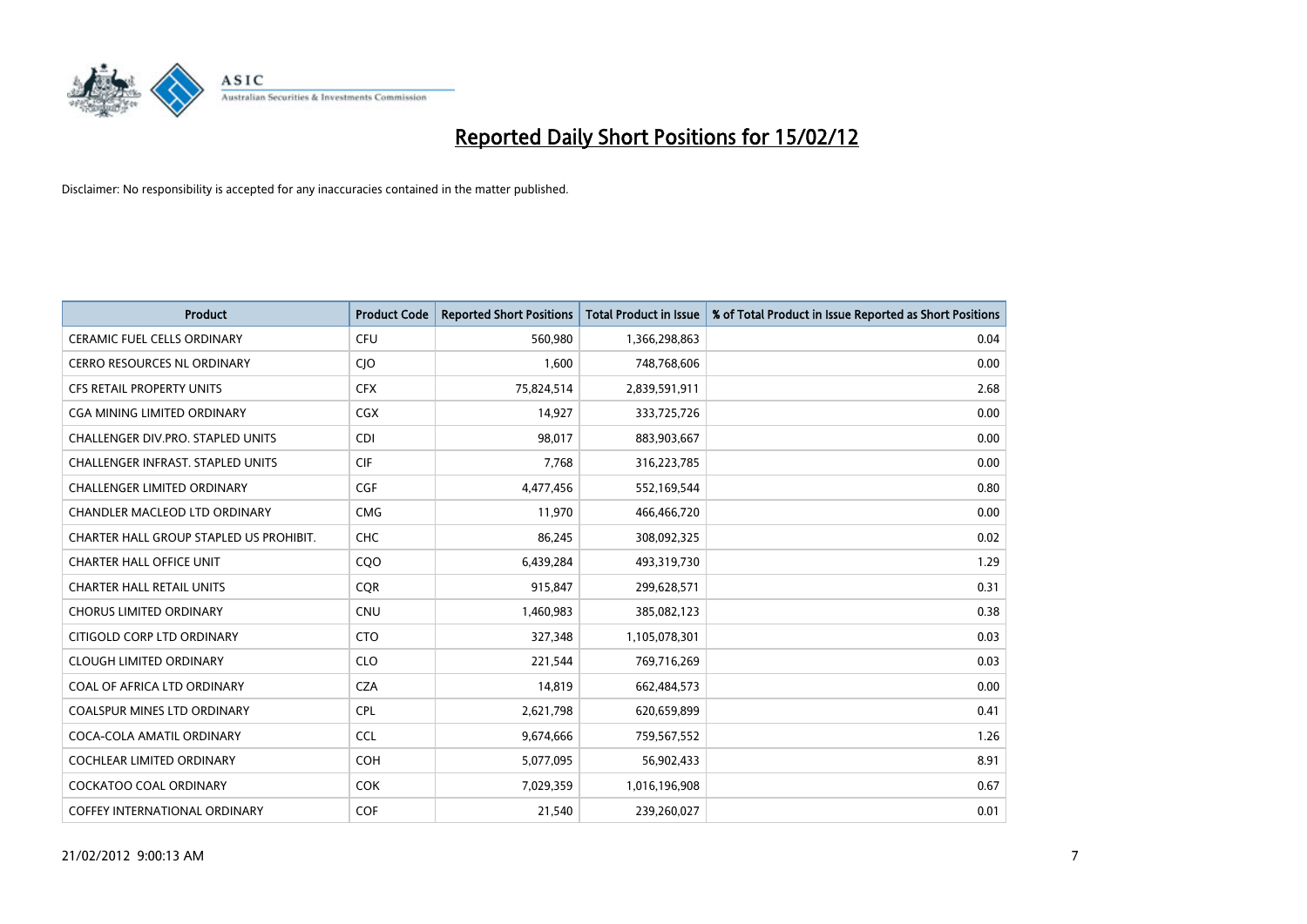

| <b>Product</b>                          | <b>Product Code</b> | <b>Reported Short Positions</b> | <b>Total Product in Issue</b> | % of Total Product in Issue Reported as Short Positions |
|-----------------------------------------|---------------------|---------------------------------|-------------------------------|---------------------------------------------------------|
| <b>COKAL LTD ORDINARY</b>               | <b>CKA</b>          | 392,815                         | 399,627,102                   | 0.10                                                    |
| COLLINS FOODS LTD ORDINARY              | <b>CKF</b>          | 326                             | 93,000,003                    | 0.00                                                    |
| COMMONWEALTH BANK, ORDINARY             | <b>CBA</b>          | 32,124,718                      | 1,581,280,593                 | 1.99                                                    |
| <b>COMMONWEALTH PROP ORDINARY UNITS</b> | <b>CPA</b>          | 25,105,622                      | 2,389,601,065                 | 1.04                                                    |
| <b>COMPASS RESOURCES ORDINARY</b>       | <b>CMR</b>          | 63,000                          | 1,403,744,100                 | 0.00                                                    |
| <b>COMPUTERSHARE LTD ORDINARY</b>       | <b>CPU</b>          | 5,811,977                       | 555,664,059                   | 1.04                                                    |
| CONSOLIDATED MEDIA, ORDINARY            | <b>CMI</b>          | 332,664                         | 561,834,996                   | 0.05                                                    |
| CONTANGO MICROCAP ORDINARY              | <b>CTN</b>          | 7,500                           | 147,467,406                   | 0.01                                                    |
| CONTINENTAL COAL LTD ORDINARY           | CCC                 | 284,922                         | 399,224,054                   | 0.07                                                    |
| <b>COOPER ENERGY LTD ORDINARY</b>       | <b>COE</b>          | 126,539                         | 292,791,528                   | 0.04                                                    |
| COPPER STRIKE LTD ORDINARY              | <b>CSE</b>          | 714                             | 129,455,571                   | 0.00                                                    |
| <b>CORDLIFE LIMITED ORDINARY</b>        | CBB                 | 1                               | 150,887,354                   | 0.00                                                    |
| <b>CREDIT CORP GROUP ORDINARY</b>       | <b>CCP</b>          | 20,956                          | 45,571,114                    | 0.05                                                    |
| <b>CROMWELL PROP STAPLED SECURITIES</b> | <b>CMW</b>          | 326,983                         | 1,113,061,036                 | 0.03                                                    |
| <b>CROWN LIMITED ORDINARY</b>           | <b>CWN</b>          | 4,003,763                       | 728,394,185                   | 0.55                                                    |
| <b>CSG LIMITED ORDINARY</b>             | CSV                 | 1,115,239                       | 282,567,499                   | 0.39                                                    |
| <b>CSL LIMITED ORDINARY</b>             | <b>CSL</b>          | 5,654,472                       | 519,371,923                   | 1.05                                                    |
| <b>CSR LIMITED ORDINARY</b>             | <b>CSR</b>          | 23,738,450                      | 506,000,315                   | 4.68                                                    |
| <b>CUDECO LIMITED ORDINARY</b>          | CDU                 | 2,914,120                       | 160,018,572                   | 1.80                                                    |
| CUE ENERGY RESOURCE ORDINARY            | <b>CUE</b>          | 1,544,295                       | 695,153,053                   | 0.22                                                    |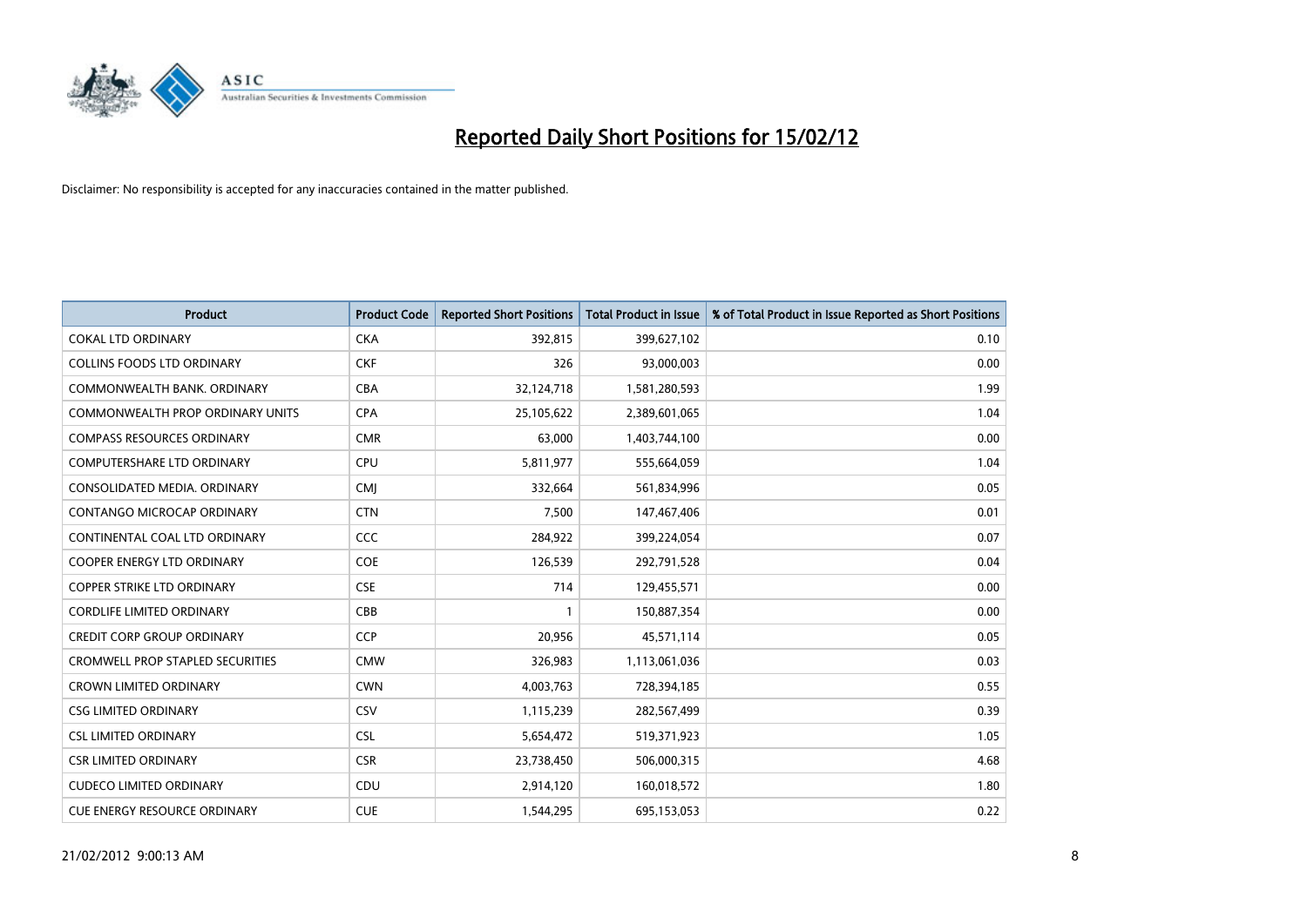

| <b>Product</b>                       | <b>Product Code</b> | <b>Reported Short Positions</b> | <b>Total Product in Issue</b> | % of Total Product in Issue Reported as Short Positions |
|--------------------------------------|---------------------|---------------------------------|-------------------------------|---------------------------------------------------------|
| <b>CUSTOMERS LIMITED ORDINARY</b>    | <b>CUS</b>          | 22,051                          | 134,869,357                   | 0.01                                                    |
| DART ENERGY LTD ORDINARY             | <b>DTE</b>          | 6,340,381                       | 734,931,470                   | 0.87                                                    |
| DAVID JONES LIMITED ORDINARY         | <b>DJS</b>          | 56,709,020                      | 524,940,325                   | 10.79                                                   |
| <b>DECMIL GROUP LIMITED ORDINARY</b> | <b>DCG</b>          | 54,822                          | 165,692,757                   | 0.02                                                    |
| DEEP YELLOW LIMITED ORDINARY         | <b>DYL</b>          | 753                             | 1,128,736,403                 | 0.00                                                    |
| DEVINE LIMITED ORDINARY              | <b>DVN</b>          | 1,011                           | 158,730,556                   | 0.00                                                    |
| DEXUS PROPERTY GROUP STAPLED UNITS   | <b>DXS</b>          | 20,302,334                      | 4,839,024,176                 | 0.42                                                    |
| DISCOVERY METALS LTD ORDINARY        | <b>DML</b>          | 7,791,804                       | 442,128,231                   | 1.76                                                    |
| DOMINO PIZZA ENTERPR ORDINARY        | <b>DMP</b>          | 811,806                         | 69,174,674                    | 1.17                                                    |
| DOWNER EDI LIMITED ORDINARY          | <b>DOW</b>          | 5,987,579                       | 429,100,296                   | 1.40                                                    |
| DRILLSEARCH ENERGY ORDINARY          | <b>DLS</b>          | 639,855                         | 305,176,742                   | 0.21                                                    |
| DUET GROUP STAPLED US PROHIBIT.      | <b>DUE</b>          | 12,625,069                      | 1,091,628,341                 | 1.16                                                    |
| DULUXGROUP LIMITED ORDINARY          | <b>DLX</b>          | 7,697,741                       | 367,456,259                   | 2.07                                                    |
| DWS LTD ORDINARY                     | <b>DWS</b>          | 3,000                           | 132,362,763                   | 0.00                                                    |
| ECHO ENTERTAINMENT ORDINARY          | EGP                 | 6,195,486                       | 688,019,737                   | 0.89                                                    |
| <b>ELDERS LIMITED ORDINARY</b>       | <b>ELD</b>          | 13,368,029                      | 448,598,480                   | 2.97                                                    |
| ELDORADO GOLD CORP CDI 1:1           | EAU                 | 38,476                          | 9,209,510                     | 0.40                                                    |
| ELEMENTAL MINERALS ORDINARY          | <b>ELM</b>          | 211,041                         | 229,037,236                   | 0.08                                                    |
| ELEMENTOS LIMITED ORDINARY           | <b>ELT</b>          | 16                              | 82,383,526                    | 0.00                                                    |
| ELIXIR PETROLEUM LTD ORDINARY        | <b>EXR</b>          | 324,400                         | 217,288,472                   | 0.15                                                    |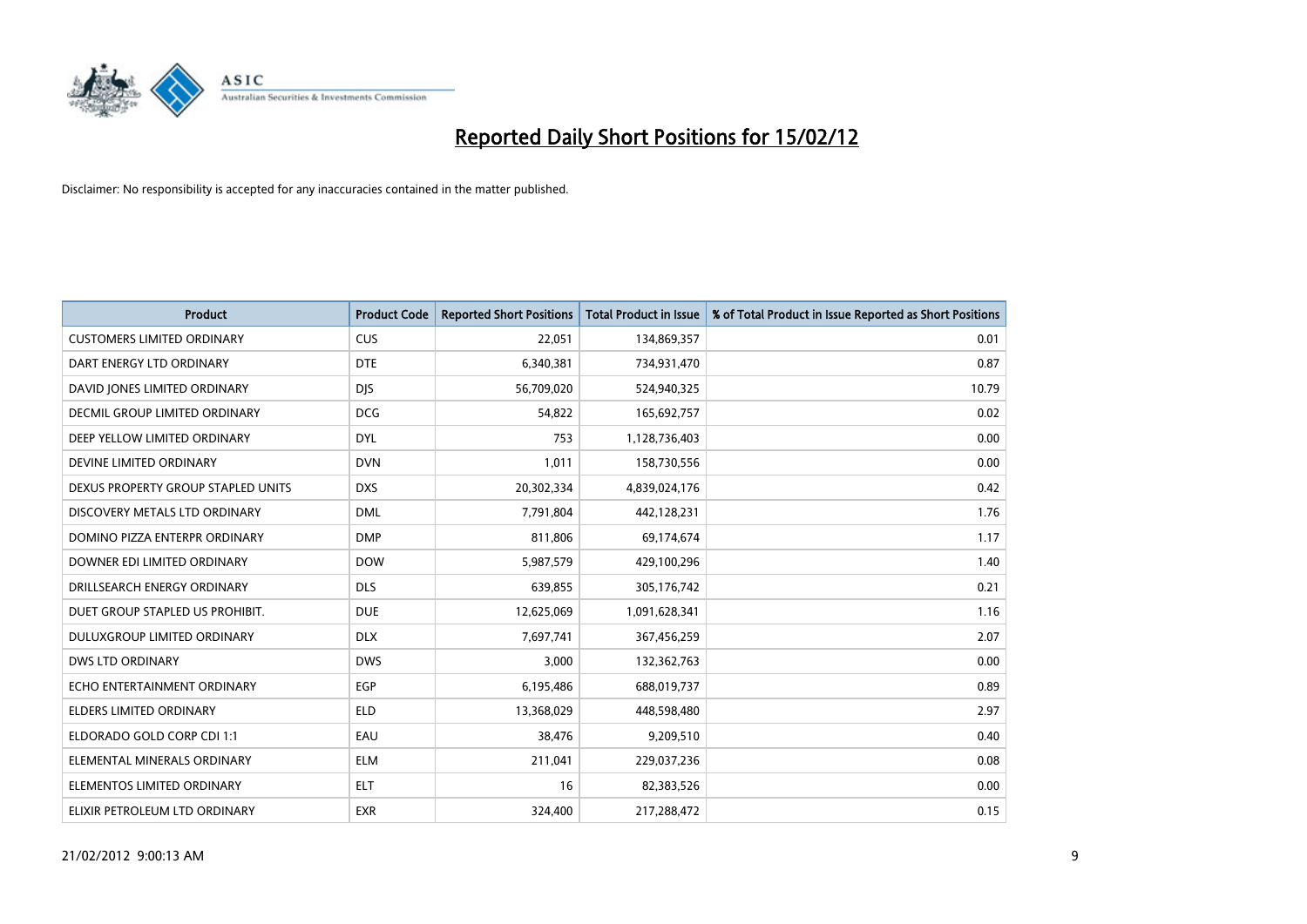

| <b>Product</b>                        | <b>Product Code</b> | <b>Reported Short Positions</b> | <b>Total Product in Issue</b> | % of Total Product in Issue Reported as Short Positions |
|---------------------------------------|---------------------|---------------------------------|-------------------------------|---------------------------------------------------------|
| <b>EMECO HOLDINGS ORDINARY</b>        | <b>EHL</b>          | 1,511,918                       | 631,237,586                   | 0.23                                                    |
| <b>ENDEAVOUR MIN CORP CDI 1:1</b>     | <b>EVR</b>          | 22,931                          | 123,748,715                   | 0.01                                                    |
| <b>ENERGY RESOURCES ORDINARY 'A'</b>  | <b>ERA</b>          | 5,540,938                       | 517,725,062                   | 1.07                                                    |
| <b>ENERGY WORLD CORPOR, ORDINARY</b>  | <b>EWC</b>          | 22,998,477                      | 1,734,166,672                 | 1.34                                                    |
| <b>ENTEK ENERGY LTD ORDINARY</b>      | ETE                 | 489,903                         | 510,657,387                   | 0.10                                                    |
| <b>ENTELLECT LIMITED ORDINARY</b>     | <b>ESN</b>          | 464,050                         | 985,337,932                   | 0.05                                                    |
| <b>ENVESTRA LIMITED ORDINARY</b>      | <b>ENV</b>          | 1,234,421                       | 1,547,890,032                 | 0.08                                                    |
| EQUATORIAL RES LTD ORDINARY           | EQX                 | 45,832                          | 114,348,553                   | 0.04                                                    |
| EVOLUTION MINING LTD ORDINARY         | <b>EVN</b>          | 218,565                         | 700,995,107                   | 0.02                                                    |
| <b>EXCO RESOURCES LTD ORDINARY</b>    | <b>EXS</b>          | 110,307                         | 356,044,187                   | 0.03                                                    |
| EXOMA ENERGY LIMITED ORDINARY         | <b>EXE</b>          | 281,678                         | 417,357,759                   | 0.07                                                    |
| EXTRACT RESOURCES ORDINARY            | <b>EXT</b>          | 700,946                         | 251,159,163                   | 0.27                                                    |
| FAIRFAX MEDIA LTD ORDINARY            | <b>FXI</b>          | 285,328,311                     | 2,351,955,725                 | 12.16                                                   |
| <b>FANTASTIC HOLDINGS ORDINARY</b>    | <b>FAN</b>          | 1,220                           | 102,739,538                   | 0.00                                                    |
| FAR LTD ORDINARY                      | <b>FAR</b>          | 21,000,000                      | 2,150,080,157                 | 0.98                                                    |
| FISHER & PAYKEL APP. ORDINARY         | <b>FPA</b>          | 18,298                          | 724,235,162                   | 0.00                                                    |
| FKP PROPERTY GROUP STAPLED SECURITIES | <b>FKP</b>          | 26,878,519                      | 1,197,968,723                 | 2.22                                                    |
| FLEETWOOD CORP ORDINARY               | <b>FWD</b>          | 270,130                         | 58,850,214                    | 0.45                                                    |
| FLETCHER BUILDING ORDINARY            | <b>FBU</b>          | 11,375,221                      | 680,739,504                   | 1.67                                                    |
| <b>FLEXIGROUP LIMITED ORDINARY</b>    | FXL                 | 57,534                          | 279,268,329                   | 0.02                                                    |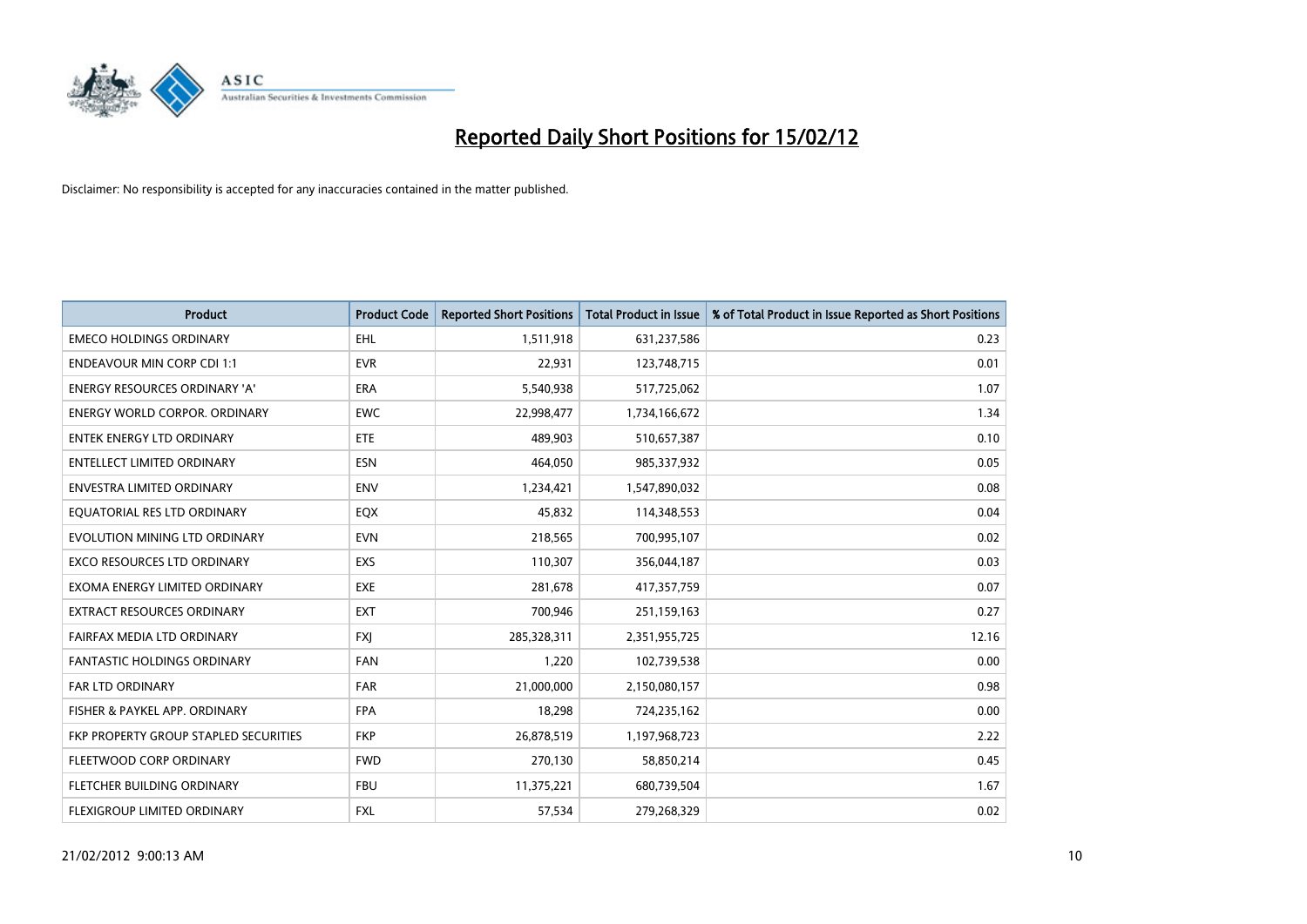

| <b>Product</b>                            | <b>Product Code</b> | <b>Reported Short Positions</b> | <b>Total Product in Issue</b> | % of Total Product in Issue Reported as Short Positions |
|-------------------------------------------|---------------------|---------------------------------|-------------------------------|---------------------------------------------------------|
| <b>FLIGHT CENTRE ORDINARY</b>             | <b>FLT</b>          | 9,723,273                       | 100,009,946                   | 9.70                                                    |
| FLINDERS MINES LTD ORDINARY               | <b>FMS</b>          | 38,759,421                      | 1,821,300,404                 | 2.13                                                    |
| <b>FOCUS MINERALS LTD ORDINARY</b>        | <b>FML</b>          | 714,424                         | 4,320,773,701                 | 0.01                                                    |
| FORGE GROUP LIMITED ORDINARY              | FGE                 | 129,130                         | 83,469,014                    | 0.14                                                    |
| FORTE ENERGY NL ORDINARY                  | FTE                 | 2,667,039                       | 695,589,311                   | 0.38                                                    |
| FORTESCUE METALS GRP ORDINARY             | <b>FMG</b>          | 63,122,105                      | 3,113,798,659                 | 2.03                                                    |
| <b>FUNTASTIC LIMITED ORDINARY</b>         | <b>FUN</b>          | 322,528                         | 347,956,819                   | 0.09                                                    |
| <b>G.U.D. HOLDINGS ORDINARY</b>           | GUD                 | 416,275                         | 70,107,387                    | 0.59                                                    |
| <b>GALAXY RESOURCES ORDINARY</b>          | GXY                 | 1,478,586                       | 323,327,000                   | 0.45                                                    |
| <b>GEODYNAMICS LIMITED ORDINARY</b>       | GDY                 | 35,073                          | 406,452,608                   | 0.01                                                    |
| <b>GINDALBIE METALS LTD ORDINARY</b>      | GBG                 | 29,267,931                      | 1,247,487,454                 | 2.34                                                    |
| <b>GLOBAL MINING ORDINARY</b>             | GMI                 | 8,951                           | 181,898,994                   | 0.00                                                    |
| <b>GLOUCESTER COAL ORDINARY</b>           | GCL                 | 682,941                         | 202,905,967                   | 0.34                                                    |
| <b>GME RESOURCES LTD ORDINARY</b>         | <b>GME</b>          | 800                             | 322,635,902                   | 0.00                                                    |
| <b>GOLDEN WEST RESOURCE ORDINARY</b>      | <b>GWR</b>          | 1,617                           | 192,142,447                   | 0.00                                                    |
| <b>GOODMAN FIELDER. ORDINARY</b>          | <b>GFF</b>          | 84,971,963                      | 1,955,559,207                 | 4.34                                                    |
| <b>GOODMAN GROUP STAPLED US PROHIBIT.</b> | GMG                 | 26,454,468                      | 7,699,816,741                 | 0.33                                                    |
| <b>GPT GROUP STAPLED SEC.</b>             | <b>GPT</b>          | 15,897,779                      | 1,809,449,764                 | 0.88                                                    |
| <b>GRAINCORP LIMITED A CLASS ORDINARY</b> | <b>GNC</b>          | 624,855                         | 198,318,900                   | 0.31                                                    |
| <b>GRANGE RESOURCES. ORDINARY</b>         | GRR                 | 689,061                         | 1,154,359,727                 | 0.06                                                    |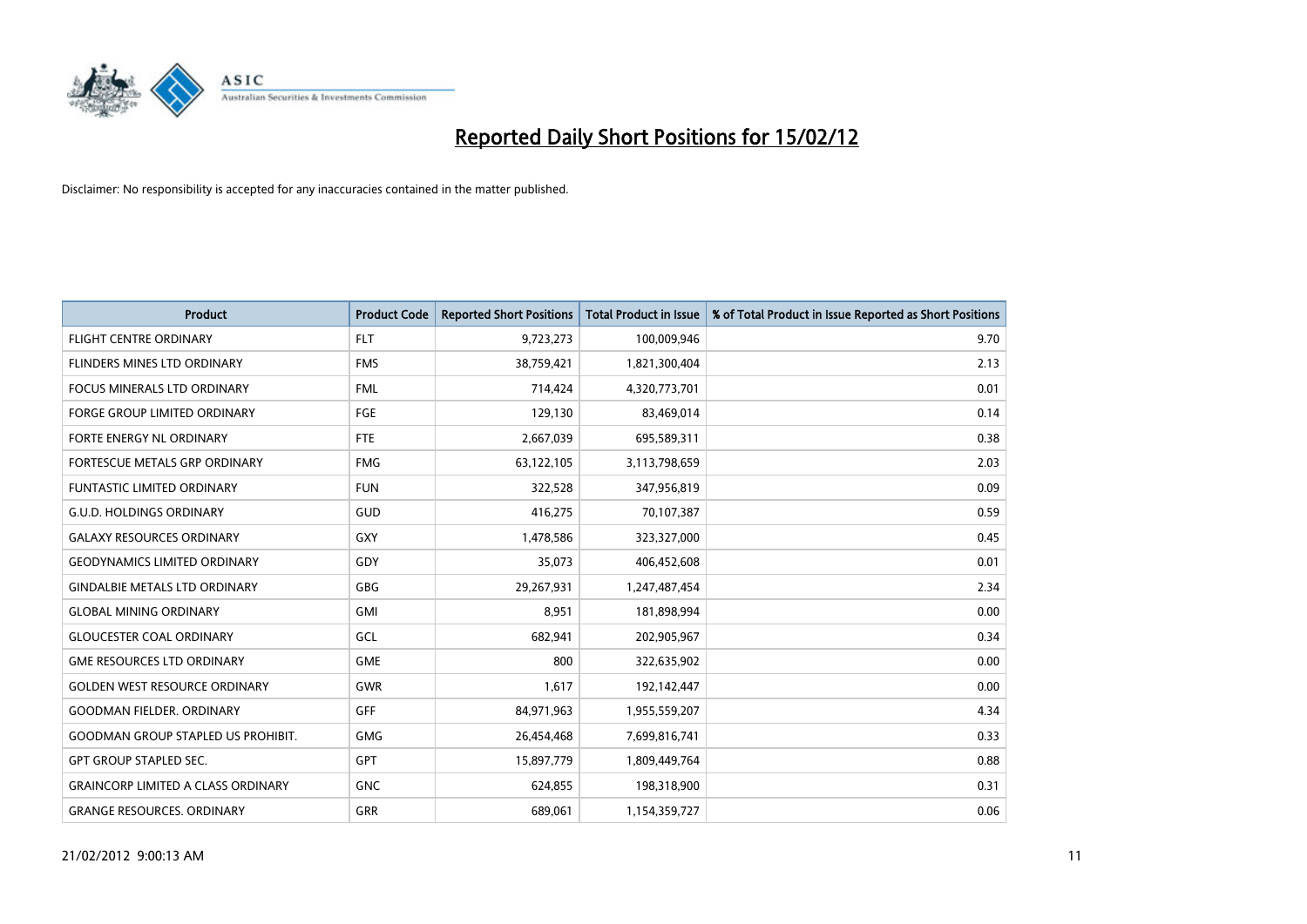

| <b>Product</b>                                   | <b>Product Code</b> | <b>Reported Short Positions</b> | <b>Total Product in Issue</b> | % of Total Product in Issue Reported as Short Positions |
|--------------------------------------------------|---------------------|---------------------------------|-------------------------------|---------------------------------------------------------|
| <b>GREENCAP LIMITED ORDINARY</b>                 | GCG                 | 1                               | 262,515,385                   | 0.00                                                    |
| <b>GREENLAND MIN EN LTD ORDINARY</b>             | GGG                 | 3,169,694                       | 416,390,488                   | 0.75                                                    |
| <b>GROWTHPOINT PROPERTY ORD/UNIT STAPLED SEC</b> | GOZ                 | 134,539                         | 291,904,374                   | 0.04                                                    |
| <b>GRYPHON MINERALS LTD ORDINARY</b>             | GRY                 | 1,234,473                       | 348,164,983                   | 0.35                                                    |
| <b>GUILDFORD COAL LTD ORDINARY</b>               | <b>GUF</b>          | 1,442,031                       | 239,649,486                   | 0.59                                                    |
| <b>GUINNESS PEAT GROUP. CDI 1:1</b>              | GPG                 | 100,054                         | 282,370,983                   | 0.04                                                    |
| <b>GUNNS LIMITED ORDINARY</b>                    | <b>GNS</b>          | 50,532,194                      | 848,401,559                   | 5.94                                                    |
| <b>GWA GROUP LTD ORDINARY</b>                    | <b>GWA</b>          | 12,138,515                      | 301,525,014                   | 4.02                                                    |
| HARVEY NORMAN ORDINARY                           | <b>HVN</b>          | 73,414,226                      | 1,062,316,784                 | 6.92                                                    |
| HASTIE GROUP LIMITED ORDINARY                    | <b>HST</b>          | 143,391                         | 137,353,504                   | 0.10                                                    |
| HASTINGS DIVERSIFIED STAPLED SECURITY            | <b>HDF</b>          | 2,992,473                       | 530,001,072                   | 0.56                                                    |
| <b>HAVILAH RESOURCES NL ORDINARY</b>             | <b>HAV</b>          | 75,177                          | 101,311,223                   | 0.07                                                    |
| HEARTWARE INT INC CDI 35:1                       | <b>HIN</b>          | 272,008                         | 43,772,855                    | 0.62                                                    |
| <b>HENDERSON GROUP CDI 1:1</b>                   | <b>HGG</b>          | 13,446,520                      | 662,714,927                   | 2.03                                                    |
| HFA HOLDINGS LIMITED ORDINARY                    | <b>HFA</b>          | 16,273                          | 117,332,831                   | 0.01                                                    |
| <b>HIGHLANDS PACIFIC ORDINARY</b>                | <b>HIG</b>          | 2,585,182                       | 686,082,148                   | 0.38                                                    |
| HILLGROVE RES LTD ORDINARY                       | <b>HGO</b>          | 4,826,387                       | 793,698,575                   | 0.60                                                    |
| HILLS HOLDINGS LTD ORDINARY                      | <b>HIL</b>          | 3,521,473                       | 246,349,244                   | 1.42                                                    |
| HORIZON OIL LIMITED ORDINARY                     | <b>HZN</b>          | 22,679,247                      | 1,130,811,515                 | 2.00                                                    |
| <b>ICON ENERGY LIMITED ORDINARY</b>              | <b>ICN</b>          | 1,563                           | 469,301,394                   | 0.00                                                    |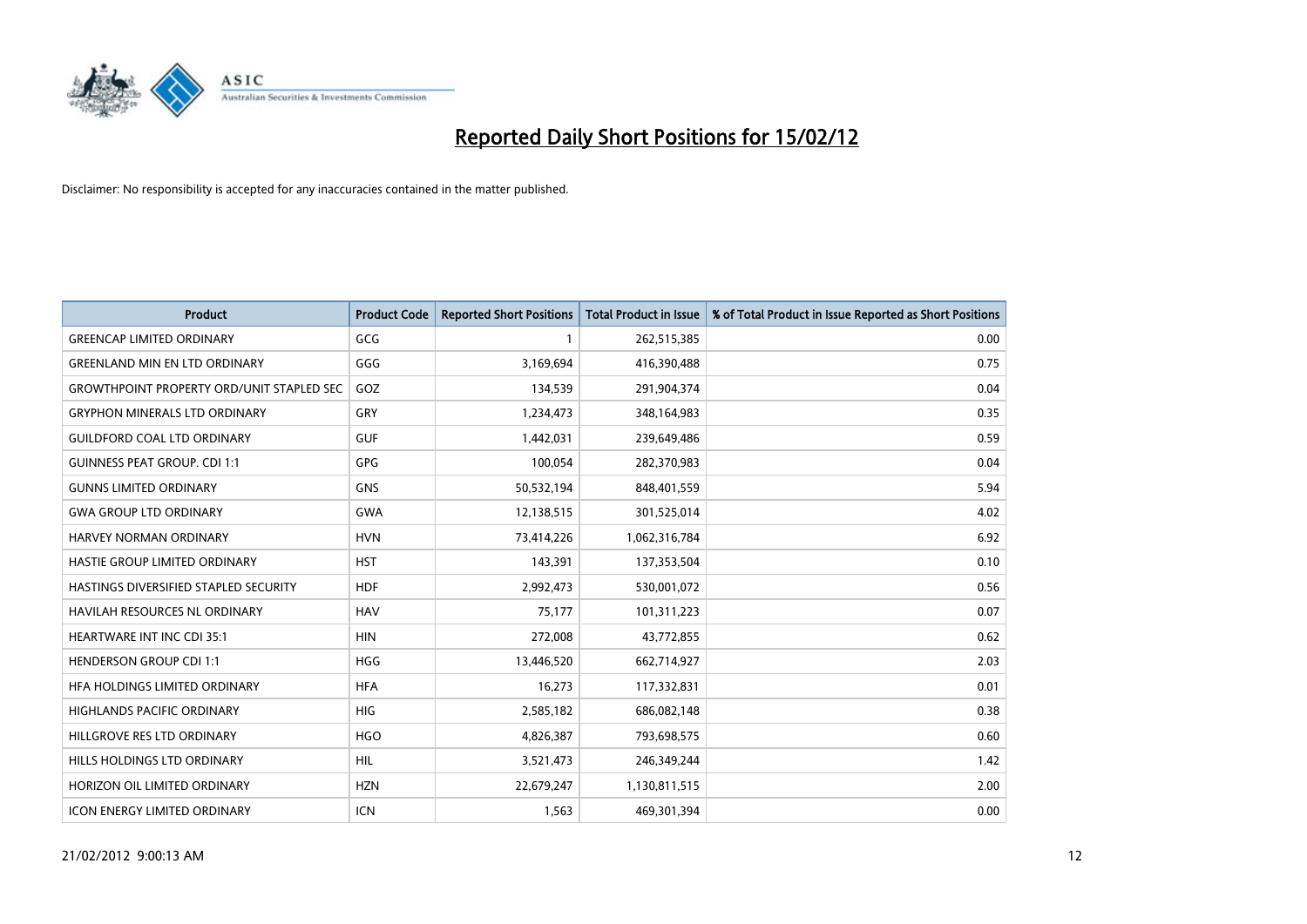

| <b>Product</b>                                | <b>Product Code</b> | <b>Reported Short Positions</b> | <b>Total Product in Issue</b> | % of Total Product in Issue Reported as Short Positions |
|-----------------------------------------------|---------------------|---------------------------------|-------------------------------|---------------------------------------------------------|
| <b>IINET LIMITED ORDINARY</b>                 | <b>IIN</b>          | 179,596                         | 160,968,847                   | 0.11                                                    |
| ILUKA RESOURCES ORDINARY                      | ILU                 | 20,456,286                      | 418,700,517                   | 4.89                                                    |
| <b>IMDEX LIMITED ORDINARY</b>                 | <b>IMD</b>          | 737,273                         | 205,055,435                   | 0.36                                                    |
| IMF (AUSTRALIA) LTD ORDINARY                  | <b>IMF</b>          | 362,690                         | 123,828,193                   | 0.28                                                    |
| <b>IMX RESOURCES LTD ORDINARY</b>             | <b>IXR</b>          | 20,000                          | 262,612,803                   | 0.01                                                    |
| <b>INCITEC PIVOT ORDINARY</b>                 | IPL                 | 7,283,952                       | 1,628,730,107                 | 0.45                                                    |
| <b>INDEPENDENCE GROUP ORDINARY</b>            | <b>IGO</b>          | 6,401,552                       | 232,882,535                   | 2.76                                                    |
| INDOPHIL RESOURCES ORDINARY                   | <b>IRN</b>          | 956,423                         | 1,203,146,194                 | 0.06                                                    |
| <b>INDUSTREA LIMITED ORDINARY</b>             | IDL                 | 1,071,075                       | 368,992,435                   | 0.29                                                    |
| <b>INFIGEN ENERGY STAPLED SECURITIES</b>      | <b>IFN</b>          | 4,997,932                       | 762,265,972                   | 0.67                                                    |
| ING RE COM GROUP STAPLED SECURITIES           | ILF.                | 3,583                           | 441,029,194                   | 0.00                                                    |
| <b>INSURANCE AUSTRALIA ORDINARY</b>           | IAG                 | 5,720,940                       | 2,079,034,021                 | 0.26                                                    |
| <b>INTEGRA MINING LTD, ORDINARY</b>           | <b>IGR</b>          | 4,624,729                       | 846,293,881                   | 0.54                                                    |
| <b>INTREPID MINES ORDINARY</b>                | <b>IAU</b>          | 3,450,997                       | 524,390,041                   | 0.67                                                    |
| <b>INVESTA OFFICE FUND STAPLED SECURITIES</b> | <b>IOF</b>          | 4,951,509                       | 2,657,463,999                 | 0.18                                                    |
| <b>INVOCARE LIMITED ORDINARY</b>              | <b>IVC</b>          | 1,629,337                       | 110,030,298                   | 1.46                                                    |
| ION LIMITED ORDINARY                          | <b>ION</b>          | 164,453                         | 256,365,105                   | 0.06                                                    |
| <b>IOOF HOLDINGS LTD ORDINARY</b>             | IFL                 | 765,750                         | 229,794,395                   | 0.33                                                    |
| <b>IPROPERTY GROUP LTD ORDINARY</b>           | <b>IPP</b>          | 4,350                           | 169,527,776                   | 0.00                                                    |
| IRESS MARKET TECH. ORDINARY                   | <b>IRE</b>          | 1,435,231                       | 127,036,010                   | 1.12                                                    |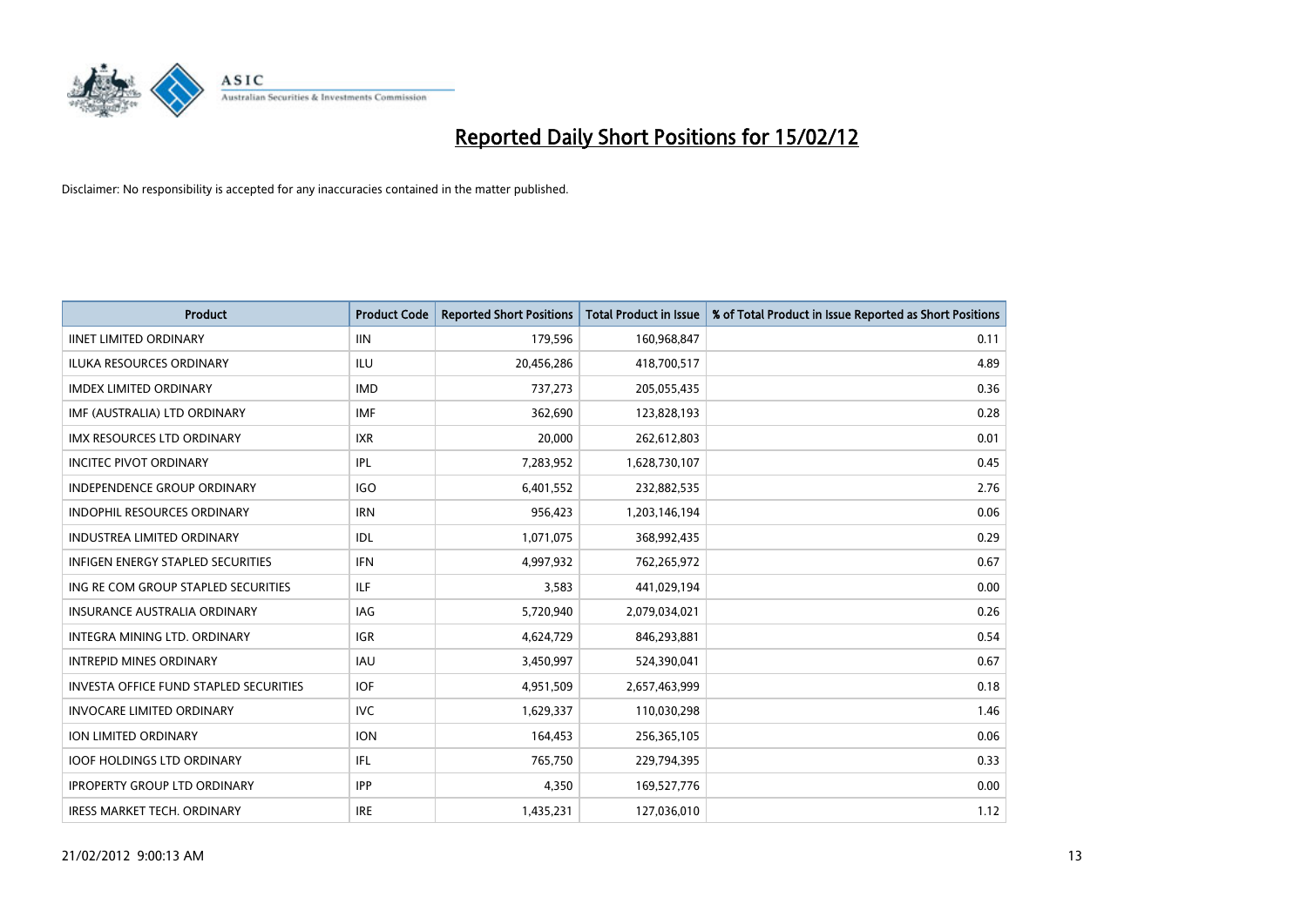

| <b>Product</b>                            | <b>Product Code</b> | <b>Reported Short Positions</b> | <b>Total Product in Issue</b> | % of Total Product in Issue Reported as Short Positions |
|-------------------------------------------|---------------------|---------------------------------|-------------------------------|---------------------------------------------------------|
| <b>IRON ORE HOLDINGS ORDINARY</b>         | <b>IOH</b>          | 14,525                          | 166,087,005                   | 0.01                                                    |
| ISHARES GLOBAL 100 CDI 1:1                | <b>IOO</b>          | 9,014                           | 10,600,000                    | 0.09                                                    |
| ISHARES MSCI AUS 200 ISHARES MSCI AUS 200 | <b>IOZ</b>          | 68,438                          | 4,052,373                     | 1.69                                                    |
| ISHARES S&P HIGH DIV ISHARES S&P HIGH DIV | <b>IHD</b>          | 99,978                          | 2,703,027                     | 3.70                                                    |
| ISHARES SMALL ORDS ISHARES SMALL ORDS     | <b>ISO</b>          | 581,393                         | 5,403,165                     | 10.76                                                   |
| <b>IVANHOE AUSTRALIA ORDINARY</b>         | <b>IVA</b>          | 2,001,244                       | 552,385,295                   | 0.35                                                    |
| JAMES HARDIE INDUST CHESS DEPOSITARY INT  | <b>JHX</b>          | 14,258,045                      | 435,746,077                   | 3.27                                                    |
| <b>JAMESON RESOURCES ORDINARY</b>         | <b>JAL</b>          | 1,600,000                       | 142,001,227                   | 1.13                                                    |
| <b>JB HI-FI LIMITED ORDINARY</b>          | <b>JBH</b>          | 21,584,525                      | 98,833,643                    | 21.84                                                   |
| <b>JUPITER MINES ORDINARY</b>             | <b>IMS</b>          | 634                             | 1,806,834,044                 | 0.00                                                    |
| KAGARA LTD ORDINARY                       | KZL                 | 16,055,069                      | 798,953,117                   | 2.00                                                    |
| KANGAROO RES LTD ORDINARY                 | <b>KRL</b>          | 2,435                           | 3,434,430,012                 | 0.00                                                    |
| KAROON GAS AUSTRALIA ORDINARY             | <b>KAR</b>          | 2,531,159                       | 221,420,769                   | 1.13                                                    |
| KATHMANDU HOLD LTD ORDINARY               | <b>KMD</b>          | 1,413,737                       | 200,000,000                   | 0.69                                                    |
| <b>KBL MINING LIMITED ORDINARY</b>        | <b>KBL</b>          | 1,820                           | 178,264,362                   | 0.00                                                    |
| <b>KEYBRIDGE CAPITAL ORDINARY</b>         | <b>KBC</b>          | 6,000                           | 172,070,564                   | 0.00                                                    |
| KINGSGATE CONSOLID. ORDINARY              | <b>KCN</b>          | 4,720,936                       | 140,956,241                   | 3.33                                                    |
| KINGSROSE MINING LTD ORDINARY             | <b>KRM</b>          | 156,462                         | 273,095,189                   | 0.05                                                    |
| LEIGHTON HOLDINGS ORDINARY                | LEI                 | 6,176,144                       | 337,087,596                   | 1.82                                                    |
| LEND LEASE GROUP UNIT/ORD STAPLED         | LLC                 | 1,665,322                       | 571,804,090                   | 0.30                                                    |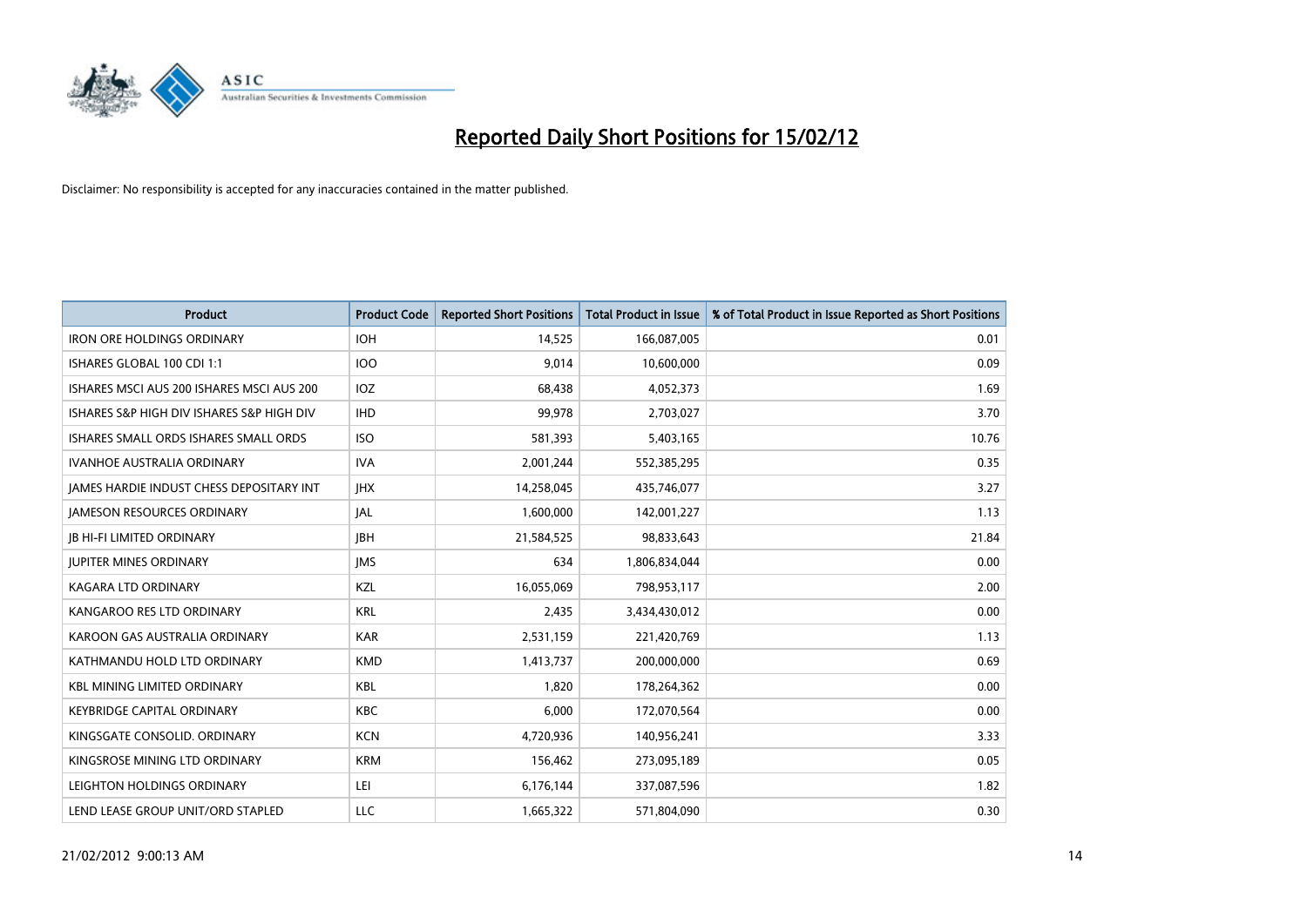

| <b>Product</b>                        | <b>Product Code</b> | <b>Reported Short Positions</b> | <b>Total Product in Issue</b> | % of Total Product in Issue Reported as Short Positions |
|---------------------------------------|---------------------|---------------------------------|-------------------------------|---------------------------------------------------------|
| LINC ENERGY LTD ORDINARY              | <b>LNC</b>          | 15,811,361                      | 504,487,631                   | 3.12                                                    |
| LIQUEFIED NATURAL ORDINARY            | LNG                 | 1,000                           | 267,699,015                   | 0.00                                                    |
| LYNAS CORPORATION ORDINARY            | <b>LYC</b>          | 152,431,893                     | 1,714,296,913                 | 8.91                                                    |
| M2 TELECOMMUNICATION ORDINARY         | <b>MTU</b>          | 286,739                         | 124,543,385                   | 0.22                                                    |
| <b>MACA LIMITED ORDINARY</b>          | <b>MLD</b>          | 8,498                           | 150,000,000                   | 0.01                                                    |
| <b>MACMAHON HOLDINGS ORDINARY</b>     | <b>MAH</b>          | 3,795,135                       | 738,631,705                   | 0.51                                                    |
| MACQ ATLAS ROADS GRP ORDINARY STAPLED | <b>MQA</b>          | 13,099,853                      | 464,279,594                   | 2.83                                                    |
| MACQUARIE GROUP LTD ORDINARY          | MQG                 | 7,978,579                       | 348,580,949                   | 2.27                                                    |
| MARENGO MINING ORDINARY               | <b>MGO</b>          | 39,850                          | 1,002,399,863                 | 0.00                                                    |
| <b>MATRIX C &amp; E LTD ORDINARY</b>  | <b>MCE</b>          | 644,486                         | 77,081,507                    | 0.84                                                    |
| MCMILLAN SHAKESPEARE ORDINARY         | <b>MMS</b>          | 103,379                         | 70,639,319                    | 0.14                                                    |
| <b>MCPHERSON'S LTD ORDINARY</b>       | <b>MCP</b>          | 16,108                          | 72,401,758                    | 0.02                                                    |
| MEDUSA MINING LTD ORDINARY            | <b>MML</b>          | 2,246,565                       | 188,903,911                   | 1.19                                                    |
| MELBOURNE IT LIMITED ORDINARY         | MLB                 | 133,824                         | 81,352,178                    | 0.16                                                    |
| MEO AUSTRALIA LTD ORDINARY            | <b>MEO</b>          | 1,829,820                       | 539,913,260                   | 0.33                                                    |
| <b>MERMAID MARINE ORDINARY</b>        | <b>MRM</b>          | 349,978                         | 217,833,136                   | 0.17                                                    |
| MESOBLAST LIMITED ORDINARY            | <b>MSB</b>          | 7,788,413                       | 284,478,361                   | 2.78                                                    |
| METALS X LIMITED ORDINARY             | <b>MLX</b>          | 687,380                         | 1,322,554,004                 | 0.06                                                    |
| METCASH LIMITED ORDINARY              | <b>MTS</b>          | 27,647,084                      | 771,345,864                   | 3.55                                                    |
| METGASCO LIMITED ORDINARY             | <b>MEL</b>          | 353,715                         | 338,592,672                   | 0.10                                                    |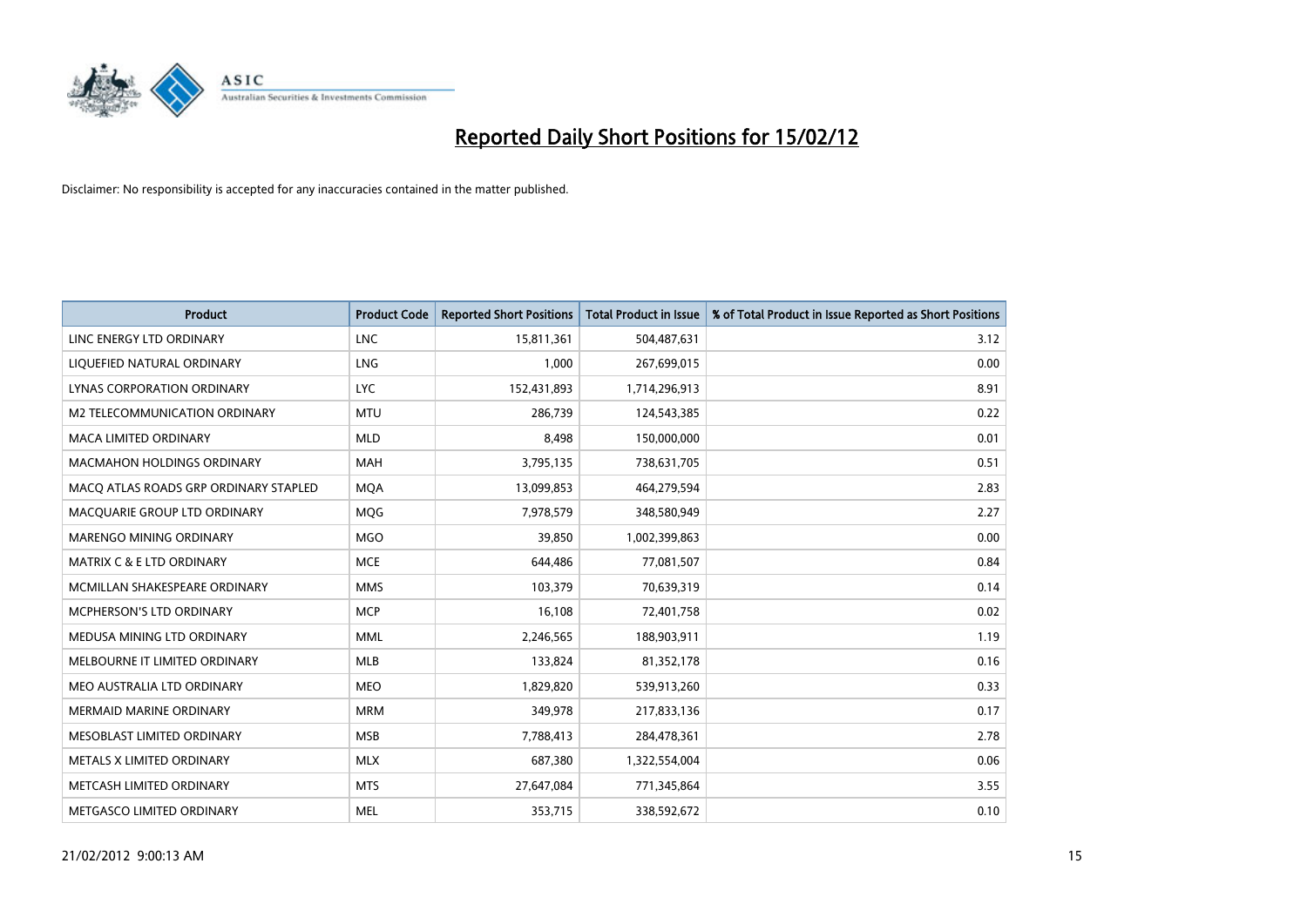

| <b>Product</b>                    | <b>Product Code</b> | <b>Reported Short Positions</b> | <b>Total Product in Issue</b> | % of Total Product in Issue Reported as Short Positions |
|-----------------------------------|---------------------|---------------------------------|-------------------------------|---------------------------------------------------------|
| METMINCO LIMITED ORDINARY         | <b>MNC</b>          | 2,391,322                       | 1,749,541,573                 | 0.13                                                    |
| MHM METALS LIMITED ORDINARY       | <b>MHM</b>          | 39,083                          | 104,034,996                   | 0.04                                                    |
| MICLYN EXP OFFSHR ORDINARY        | <b>MIO</b>          | 15,912                          | 278,515,705                   | 0.01                                                    |
| MINCOR RESOURCES NL ORDINARY      | <b>MCR</b>          | 1,204,310                       | 195,818,871                   | 0.61                                                    |
| MINERAL DEPOSITS ORDINARY         | <b>MDL</b>          | 158,451                         | 83,538,786                    | 0.19                                                    |
| MINERAL RESOURCES, ORDINARY       | <b>MIN</b>          | 691,604                         | 184,698,489                   | 0.38                                                    |
| MIRABELA NICKEL LTD ORDINARY      | <b>MBN</b>          | 10,711,753                      | 492,516,163                   | 2.17                                                    |
| MIRVAC GROUP STAPLED SECURITIES   | <b>MGR</b>          | 6,615,871                       | 3,416,996,915                 | 0.20                                                    |
| MOLOPO ENERGY LTD ORDINARY        | <b>MPO</b>          | 1,019,244                       | 245,579,810                   | 0.41                                                    |
| MOLY MINES LIMITED ORDINARY       | <b>MOL</b>          | 118,137                         | 384,893,989                   | 0.03                                                    |
| MONADELPHOUS GROUP ORDINARY       | <b>MND</b>          | 1,484,192                       | 88,674,327                    | 1.66                                                    |
| MORTGAGE CHOICE LTD ORDINARY      | <b>MOC</b>          | 2,265,404                       | 119,948,255                   | 1.89                                                    |
| <b>MOUNT GIBSON IRON ORDINARY</b> | <b>MGX</b>          | 6,112,421                       | 1,082,570,693                 | 0.56                                                    |
| MOUNT MAGNET SOUTH ORDINARY       | <b>MUM</b>          | 1,069,355                       | 353,009,160                   | 0.30                                                    |
| MSF SUGAR LIMITED ORDINARY        | <b>MSF</b>          | 11,631                          | 69,248,422                    | 0.02                                                    |
| MULTIPLEX SITES SITES             | <b>MXUPA</b>        | 22                              | 4,500,000                     | 0.00                                                    |
| MURCHISON METALS LTD ORDINARY     | <b>MMX</b>          | 5,915,483                       | 444,447,777                   | 1.32                                                    |
| MYER HOLDINGS LTD ORDINARY        | <b>MYR</b>          | 70,799,926                      | 583,384,551                   | 12.12                                                   |
| <b>MYSTATE LIMITED ORDINARY</b>   | <b>MYS</b>          | 2,151                           | 86,963,862                    | 0.00                                                    |
| NATIONAL AUST. BANK ORDINARY      | <b>NAB</b>          | 14,400,427                      | 2,238,777,689                 | 0.62                                                    |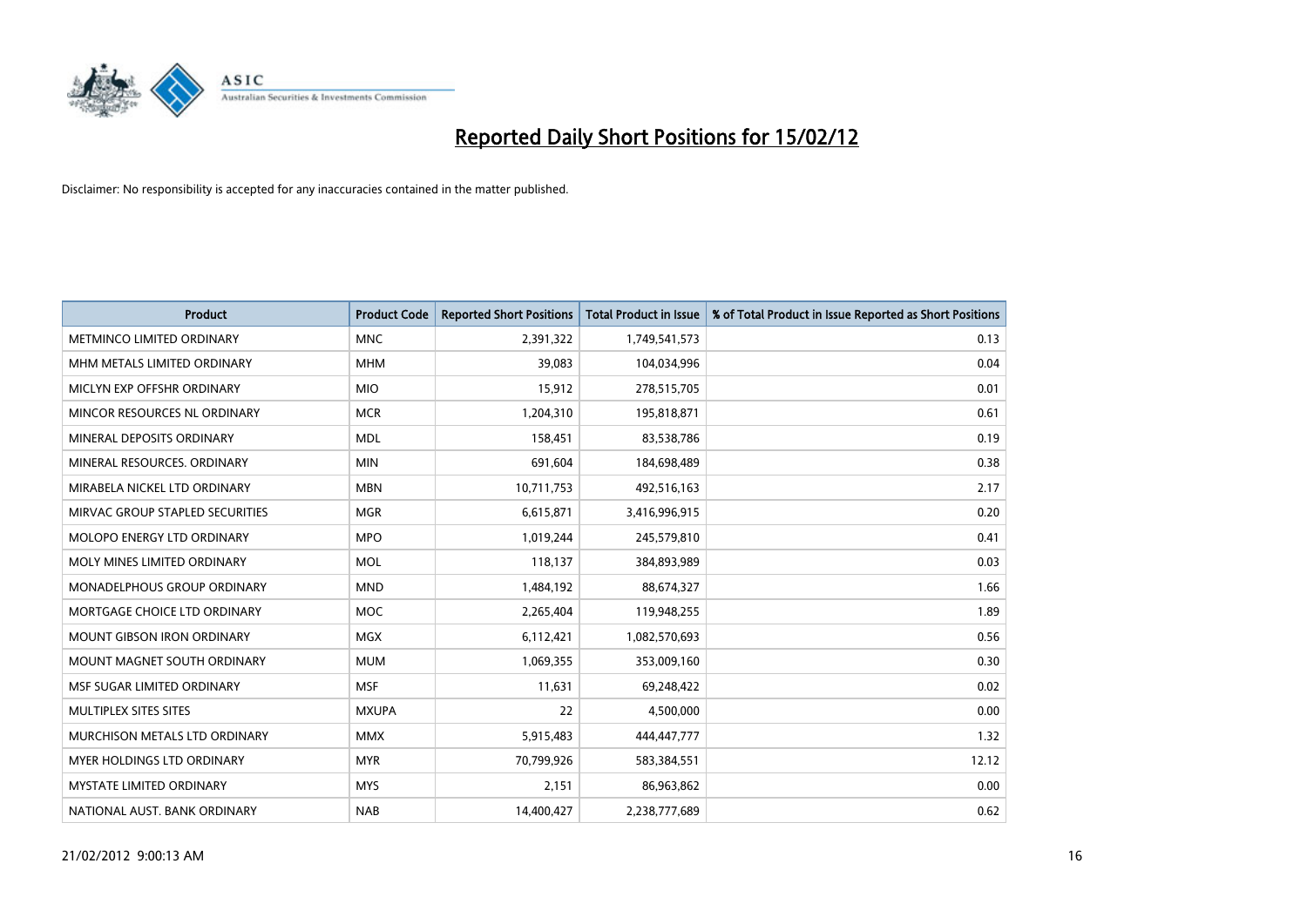

| <b>Product</b>                        | <b>Product Code</b> | <b>Reported Short Positions</b> | <b>Total Product in Issue</b> | % of Total Product in Issue Reported as Short Positions |
|---------------------------------------|---------------------|---------------------------------|-------------------------------|---------------------------------------------------------|
| NATURAL FUEL LIMITED ORDINARY         | <b>NFL</b>          |                                 | 1,121,912                     | 0.00                                                    |
| NAVIGATOR RESOURCES ORDINARY          | <b>NAV</b>          | 500                             | 2,222,216,576                 | 0.00                                                    |
| NAVITAS LIMITED ORDINARY              | <b>NVT</b>          | 6,185,888                       | 375,318,628                   | 1.62                                                    |
| NEPTUNE MARINE ORDINARY               | <b>NMS</b>          | 182,253                         | 1,748,545,632                 | 0.01                                                    |
| NEW HOPE CORPORATION ORDINARY         | <b>NHC</b>          | 10,522                          | 830,411,534                   | 0.00                                                    |
| NEWCREST MINING ORDINARY              | <b>NCM</b>          | 2,892,953                       | 764,960,000                   | 0.33                                                    |
| NEWS CORP A NON-VOTING CDI            | <b>NWSLV</b>        | 1,581,033                       | 1,677,200,588                 | 0.09                                                    |
| NEWS CORP B VOTING CDI                | <b>NWS</b>          | 3,038,338                       | 798,520,953                   | 0.37                                                    |
| NEXBIS LIMITED ORDINARY               | <b>NBS</b>          | 63,733                          | 798,356,704                   | 0.01                                                    |
| NEXTDC LIMITED ORDINARY               | <b>NXT</b>          | 3,832                           | 123,533,558                   | 0.00                                                    |
| NEXUS ENERGY LIMITED ORDINARY         | <b>NXS</b>          | 5,414,789                       | 1,326,821,159                 | 0.40                                                    |
| NIB HOLDINGS LIMITED ORDINARY         | <b>NHF</b>          | 143,600                         | 466,502,955                   | 0.03                                                    |
| NIDO PETROLEUM ORDINARY               | <b>NDO</b>          | 105,293                         | 1,389,163,151                 | 0.01                                                    |
| NOBLE MINERAL RES ORDINARY            | <b>NMG</b>          | 1,079,371                       | 528,670,653                   | 0.20                                                    |
| NORTHERN IRON LTD ORDINARY            | <b>NFE</b>          | 1,051,417                       | 369,980,113                   | 0.27                                                    |
| NORTHERN STAR ORDINARY                | <b>NST</b>          | 7,088                           | 351,990,153                   | 0.00                                                    |
| NRW HOLDINGS LIMITED ORDINARY         | <b>NWH</b>          | 427,847                         | 278,888,011                   | 0.16                                                    |
| NUFARM LIMITED ORDINARY               | <b>NUF</b>          | 4,132,102                       | 262,018,057                   | 1.59                                                    |
| <b>OAKTON LIMITED ORDINARY</b>        | <b>OKN</b>          | 805,364                         | 93,800,235                    | 0.86                                                    |
| OCEANAGOLD CORP. CHESS DEPOSITARY INT | OGC                 | 971,885                         | 262,741,602                   | 0.36                                                    |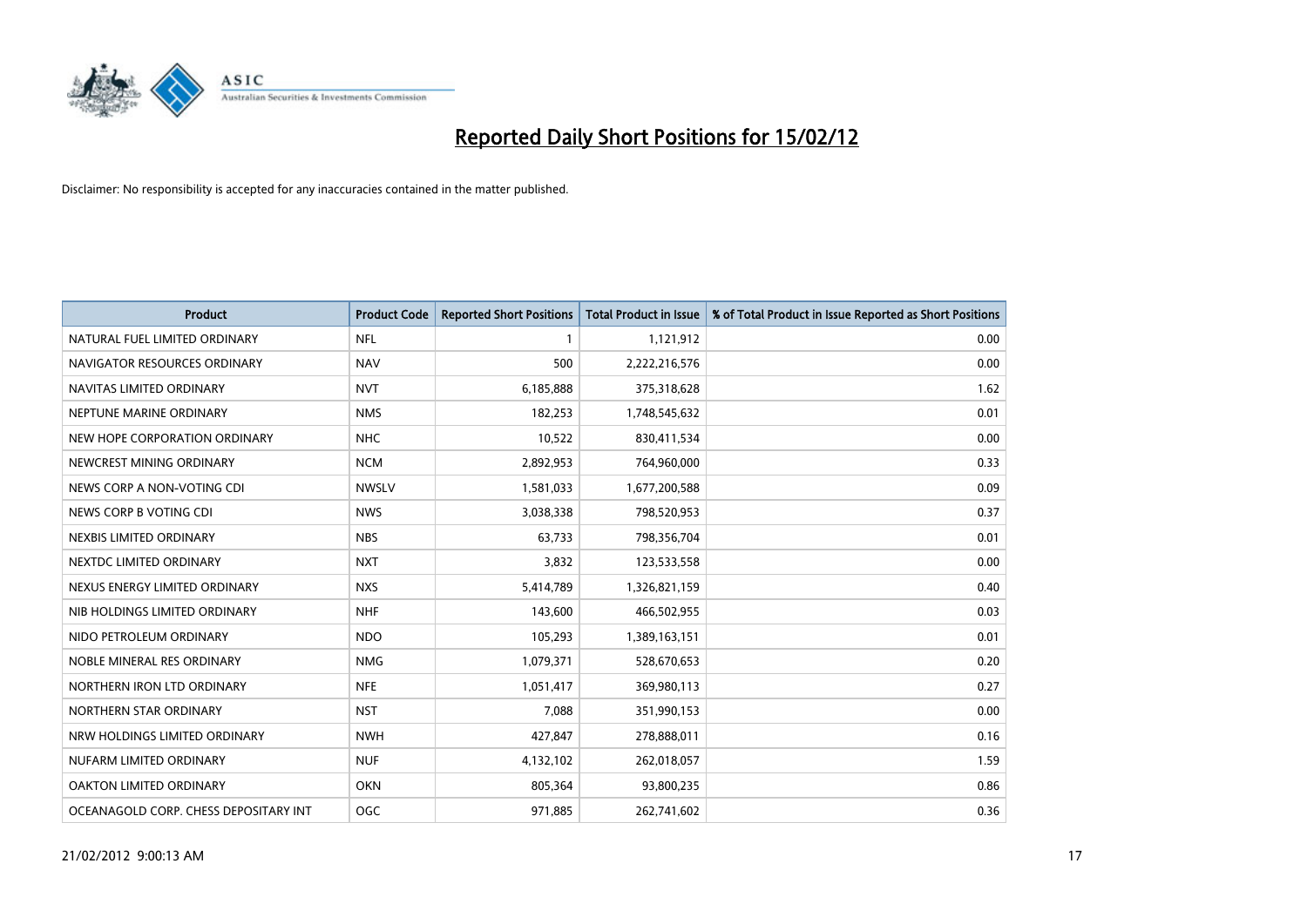

| <b>Product</b>                | <b>Product Code</b> | <b>Reported Short Positions</b> | <b>Total Product in Issue</b> | % of Total Product in Issue Reported as Short Positions |
|-------------------------------|---------------------|---------------------------------|-------------------------------|---------------------------------------------------------|
| OCEANIA CAPITAL LTD ORDINARY  | <b>OCP</b>          | 2,500                           | 25,677,757                    | 0.01                                                    |
| OIL SEARCH LTD ORDINARY       | OSH                 | 7,002,167                       | 1,325,155,171                 | 0.51                                                    |
| OM HOLDINGS LIMITED ORDINARY  | OMH                 | 5,317,203                       | 504,105,150                   | 1.06                                                    |
| ONESTEEL LIMITED ORDINARY     | OST                 | 87,251,280                      | 1,342,393,583                 | 6.46                                                    |
| ORICA LIMITED ORDINARY        | ORI                 | 4,293,207                       | 365,007,037                   | 1.20                                                    |
| ORIGIN ENERGY ORDINARY        | <b>ORG</b>          | 3,670,637                       | 1,086,170,422                 | 0.32                                                    |
| OROCOBRE LIMITED ORDINARY     | <b>ORE</b>          | 77,010                          | 103,195,029                   | 0.08                                                    |
| OROTONGROUP LIMITED ORDINARY  | ORL                 | 80,001                          | 40,880,902                    | 0.20                                                    |
| OTTO ENERGY LIMITED ORDINARY  | <b>OEL</b>          | 109,204                         | 1,138,290,071                 | 0.01                                                    |
| <b>OZ MINERALS ORDINARY</b>   | OZL                 | 8,333,638                       | 314,821,850                   | 2.64                                                    |
| PACIFIC BRANDS ORDINARY       | <b>PBG</b>          | 7,339,075                       | 912,915,695                   | 0.81                                                    |
| PALADIN ENERGY LTD ORDINARY   | <b>PDN</b>          | 22,586,238                      | 835,486,044                   | 2.69                                                    |
| PANAUST LIMITED ORDINARY      | <b>PNA</b>          | 11,597,442                      | 596,599,292                   | 1.94                                                    |
| PANORAMIC RESOURCES ORDINARY  | PAN                 | 950,448                         | 207,050,710                   | 0.46                                                    |
| PAPERLINX LIMITED ORDINARY    | <b>PPX</b>          | 11,287,147                      | 609,280,761                   | 1.85                                                    |
| PAPILLON RES LTD ORDINARY     | PIR                 | 147,553                         | 236,770,032                   | 0.07                                                    |
| PATTIES FOODS LTD ORDINARY    | PFL                 | $\mathbf{1}$                    | 138,989,223                   | 0.00                                                    |
| PEET LIMITED ORDINARY         | <b>PPC</b>          | 10,882                          | 320,170,604                   | 0.00                                                    |
| PENINSULA ENERGY LTD ORDINARY | <b>PEN</b>          | 6,802,974                       | 2,136,325,262                 | 0.32                                                    |
| PERILYA LIMITED ORDINARY      | PEM                 | 106,767                         | 769,316,426                   | 0.01                                                    |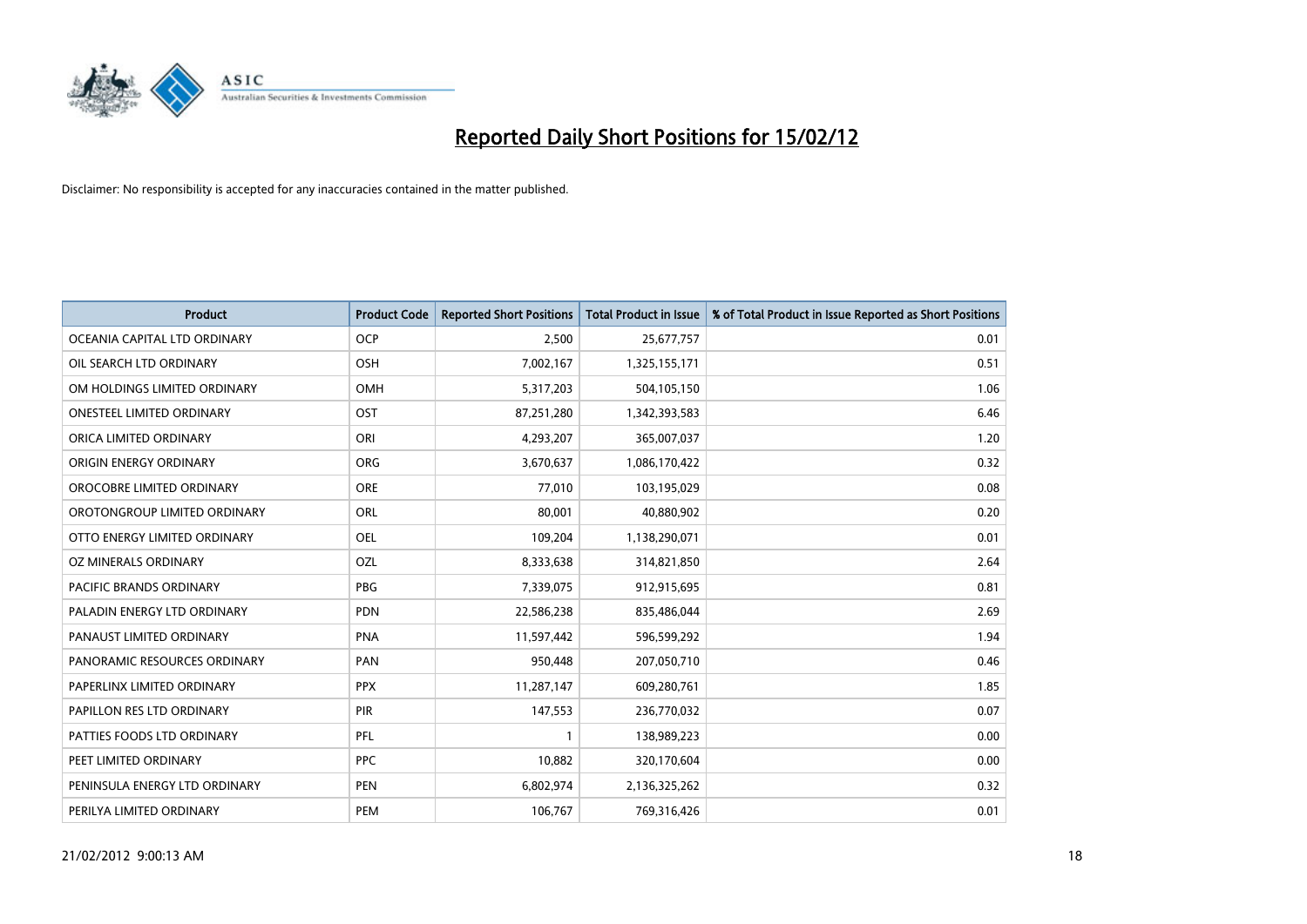

| <b>Product</b>                 | <b>Product Code</b> | <b>Reported Short Positions</b> | <b>Total Product in Issue</b> | % of Total Product in Issue Reported as Short Positions |
|--------------------------------|---------------------|---------------------------------|-------------------------------|---------------------------------------------------------|
| PERPETUAL LIMITED ORDINARY     | PPT                 | 2,371,300                       | 41,980,678                    | 5.65                                                    |
| PERSEUS MINING LTD ORDINARY    | <b>PRU</b>          | 3,653,353                       | 457,502,088                   | 0.78                                                    |
| PETSEC ENERGY ORDINARY         | <b>PSA</b>          | 223,332                         | 235,283,622                   | 0.09                                                    |
| PHARMAXIS LTD ORDINARY         | <b>PXS</b>          | 743,120                         | 305,890,989                   | 0.24                                                    |
| PHOTON GROUP LTD ORDINARY      | <b>PGA</b>          | 250,510                         | 1,540,886,866                 | 0.02                                                    |
| PLATINUM ASSET ORDINARY        | <b>PTM</b>          | 8,031,967                       | 561,347,878                   | 1.42                                                    |
| PLATINUM AUSTRALIA ORDINARY    | <b>PLA</b>          | 1,360,888                       | 498,718,043                   | 0.27                                                    |
| PLATINUM CAPITAL LTD ORDINARY  | <b>PMC</b>          | $\mathbf{1}$                    | 165,756,878                   | 0.00                                                    |
| PMI GOLD CORP CDI 1:1          | <b>PVM</b>          | 31,000                          | 56,771,872                    | 0.05                                                    |
| PMP LIMITED ORDINARY           | <b>PMP</b>          | 29,265                          | 326,543,596                   | 0.01                                                    |
| PORT BOUVARD LIMITED ORDINARY  | PBD                 | 6,754                           | 593,868,295                   | 0.00                                                    |
| PREMIER INVESTMENTS ORDINARY   | <b>PMV</b>          | 569,520                         | 155,062,831                   | 0.35                                                    |
| PRIMA BIOMED LTD ORDINARY      | <b>PRR</b>          | 5,340,967                       | 1,064,563,388                 | 0.50                                                    |
| PRIMARY HEALTH CARE ORDINARY   | <b>PRY</b>          | 9,358,148                       | 500,336,679                   | 1.85                                                    |
| PRIME MEDIA GRP LTD ORDINARY   | <b>PRT</b>          | $\overline{2}$                  | 366,330,303                   | 0.00                                                    |
| PRIMEAG AUSTRALIA ORDINARY     | PAG                 | 18,797                          | 266,394,444                   | 0.01                                                    |
| PROGEN PHARMACEUTIC ORDINARY   | PGL                 | 151,596                         | 24,709,097                    | 0.61                                                    |
| PROGRAMMED ORDINARY            | <b>PRG</b>          | 533,083                         | 118,173,778                   | 0.43                                                    |
| <b>PSIVIDA CORP CDI 1:1</b>    | <b>PVA</b>          | 6,878                           | 8,961,741                     | 0.08                                                    |
| <b>QANTAS AIRWAYS ORDINARY</b> | QAN                 | 34,262,806                      | 2,265,123,620                 | 1.50                                                    |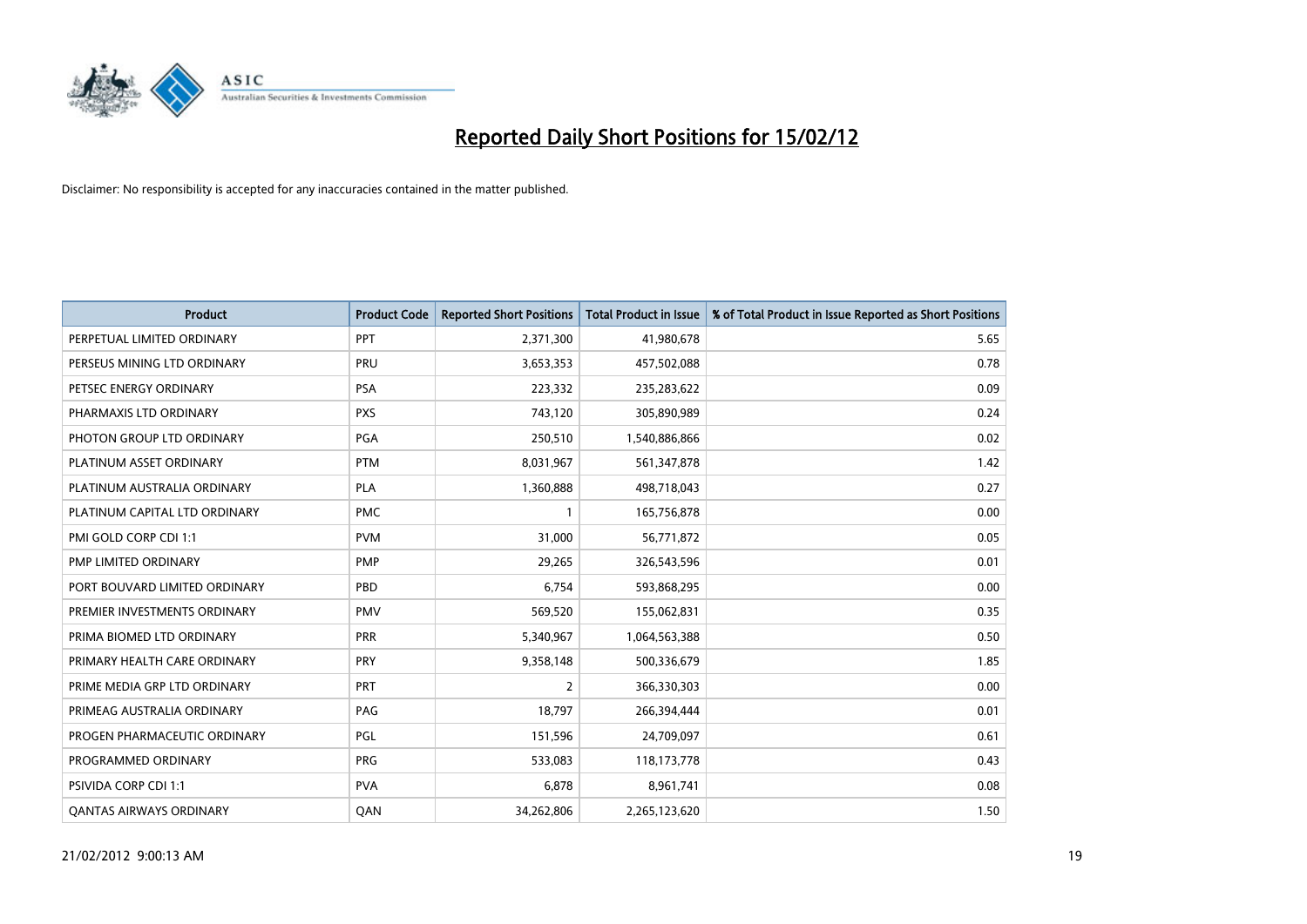

| <b>Product</b>                      | <b>Product Code</b> | <b>Reported Short Positions</b> | <b>Total Product in Issue</b> | % of Total Product in Issue Reported as Short Positions |
|-------------------------------------|---------------------|---------------------------------|-------------------------------|---------------------------------------------------------|
| OBE INSURANCE GROUP ORDINARY        | <b>OBE</b>          | 17,879,789                      | 1,115,545,692                 | 1.59                                                    |
| OR NATIONAL LIMITED ORDINARY        | QRN                 | 16,975,428                      | 2,440,000,000                 | 0.69                                                    |
| ORXPHARMA LTD ORDINARY              | <b>QRX</b>          | 610,916                         | 144,431,648                   | 0.42                                                    |
| <b>QUBE LOGISTICS HLDG ORDINARY</b> | <b>QUB</b>          | 4,097,022                       | 889,404,644                   | 0.46                                                    |
| RAMELIUS RESOURCES ORDINARY         | <b>RMS</b>          | 547,431                         | 335,775,519                   | 0.17                                                    |
| RAMSAY HEALTH CARE ORDINARY         | <b>RHC</b>          | 1,575,953                       | 202,081,252                   | 0.75                                                    |
| <b>RCR TOMLINSON ORDINARY</b>       | <b>RCR</b>          | 82,665                          | 133,525,516                   | 0.06                                                    |
| <b>REA GROUP ORDINARY</b>           | <b>REA</b>          | 341,194                         | 131,714,699                   | 0.25                                                    |
| <b>RECKON LIMITED ORDINARY</b>      | <b>RKN</b>          | 852,312                         | 132,839,672                   | 0.65                                                    |
| <b>RED 5 LIMITED ORDINARY</b>       | <b>RED</b>          | 78,948                          | 128,412,536                   | 0.07                                                    |
| RED FORK ENERGY ORDINARY            | <b>RFE</b>          | 77,982                          | 310,229,853                   | 0.02                                                    |
| REDBANK ENERGY LTD ORDINARY         | <b>AEJ</b>          | 19                              | 786,287                       | 0.00                                                    |
| REED RESOURCES LTD ORDINARY         | <b>RDR</b>          | 268,204                         | 264,742,501                   | 0.10                                                    |
| <b>REGIS RESOURCES ORDINARY</b>     | <b>RRL</b>          | 1,560,513                       | 439,105,092                   | 0.34                                                    |
| RESMED INC CDI 10:1                 | <b>RMD</b>          | 6,125,363                       | 1,556,242,300                 | 0.40                                                    |
| <b>RESOLUTE MINING ORDINARY</b>     | <b>RSG</b>          | 2,093,059                       | 655,620,461                   | 0.32                                                    |
| RESOURCE AND INVEST. ORDINARY       | <b>RNI</b>          | 250,000                         | 124,984,308                   | 0.20                                                    |
| <b>RESOURCE GENERATION ORDINARY</b> | <b>RES</b>          | 146,459                         | 262,895,652                   | 0.06                                                    |
| REVERSE CORP LIMITED ORDINARY       | <b>REF</b>          | 26,041                          | 92,382,175                    | 0.03                                                    |
| REX MINERALS LIMITED ORDINARY       | <b>RXM</b>          | 887,889                         | 153,635,519                   | 0.57                                                    |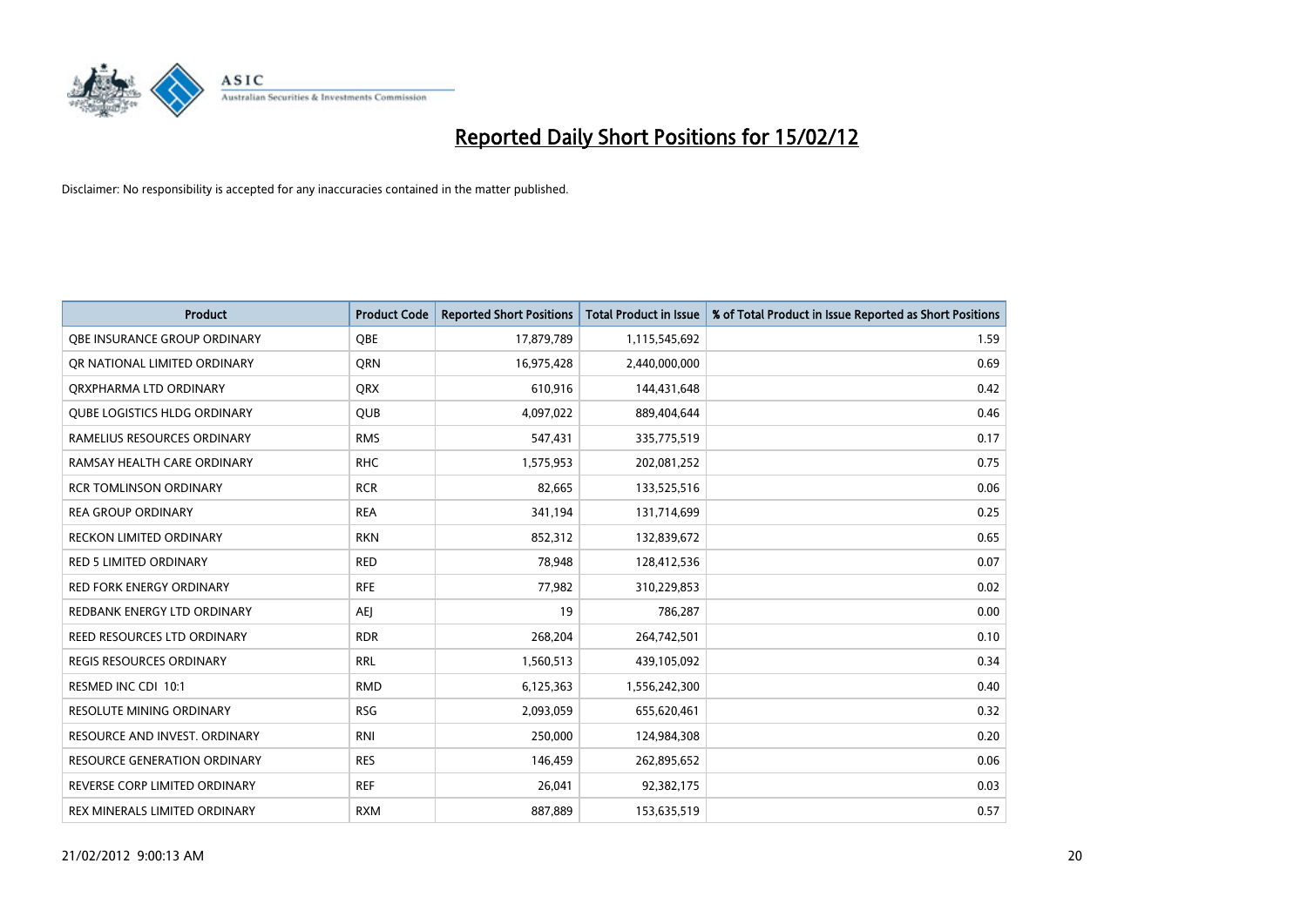

| <b>Product</b>                    | <b>Product Code</b> | <b>Reported Short Positions</b> | <b>Total Product in Issue</b> | % of Total Product in Issue Reported as Short Positions |
|-----------------------------------|---------------------|---------------------------------|-------------------------------|---------------------------------------------------------|
| <b>RHG LIMITED ORDINARY</b>       | <b>RHG</b>          | 31,776                          | 308,483,177                   | 0.01                                                    |
| <b>RIALTO ENERGY ORDINARY</b>     | <b>RIA</b>          | 22,255,161                      | 431,256,264                   | 5.16                                                    |
| RIO TINTO LIMITED ORDINARY        | <b>RIO</b>          | 22,061,150                      | 435,758,720                   | 5.04                                                    |
| <b>RIVERCITY MOTORWAY STAPLED</b> | <b>RCY</b>          | 132,000                         | 957,010,115                   | 0.01                                                    |
| ROC OIL COMPANY ORDINARY          | <b>ROC</b>          | 2,005,802                       | 682,506,352                   | 0.30                                                    |
| ROYAL WOLF HOLDINGS ORDINARY      | <b>RWH</b>          | 60,000                          | 100,387,052                   | 0.06                                                    |
| SAI GLOBAL LIMITED ORDINARY       | SAI                 | 1,751,728                       | 202,302,389                   | 0.87                                                    |
| SALMAT LIMITED ORDINARY           | <b>SLM</b>          | 468,104                         | 159,802,174                   | 0.29                                                    |
| SAMSON OIL & GAS LTD ORDINARY     | SSN                 | 1,854,836                       | 1,751,362,420                 | 0.10                                                    |
| SANDFIRE RESOURCES ORDINARY       | <b>SFR</b>          | 1,289,634                       | 151,012,635                   | 0.84                                                    |
| SANTOS LTD ORDINARY               | <b>STO</b>          | 13,399,127                      | 942,266,600                   | 1.42                                                    |
| SARACEN MINERAL ORDINARY          | SAR                 | 421,092                         | 593,993,240                   | 0.07                                                    |
| SEDGMAN LIMITED ORDINARY          | <b>SDM</b>          | 230,110                         | 212,215,619                   | 0.10                                                    |
| SEEK LIMITED ORDINARY             | <b>SEK</b>          | 19,920,554                      | 337,101,307                   | 5.87                                                    |
| SEGUE RESOURCES ORDINARY          | <b>SEG</b>          | 1,000,000                       | 462,048,756                   | 0.22                                                    |
| SELECT HARVESTS ORDINARY          | SHV                 | 23,167                          | 56,392,664                    | 0.04                                                    |
| SENETAS CORPORATION ORDINARY      | <b>SEN</b>          | 756,999                         | 463,105,195                   | 0.16                                                    |
| SENEX ENERGY LIMITED ORDINARY     | SXY                 | 400,557                         | 923,397,416                   | 0.04                                                    |
| SERVCORP LIMITED ORDINARY         | SRV                 | 26,183                          | 98,440,807                    | 0.03                                                    |
| SERVICE STREAM ORDINARY           | <b>SSM</b>          | 344,663                         | 283,418,867                   | 0.12                                                    |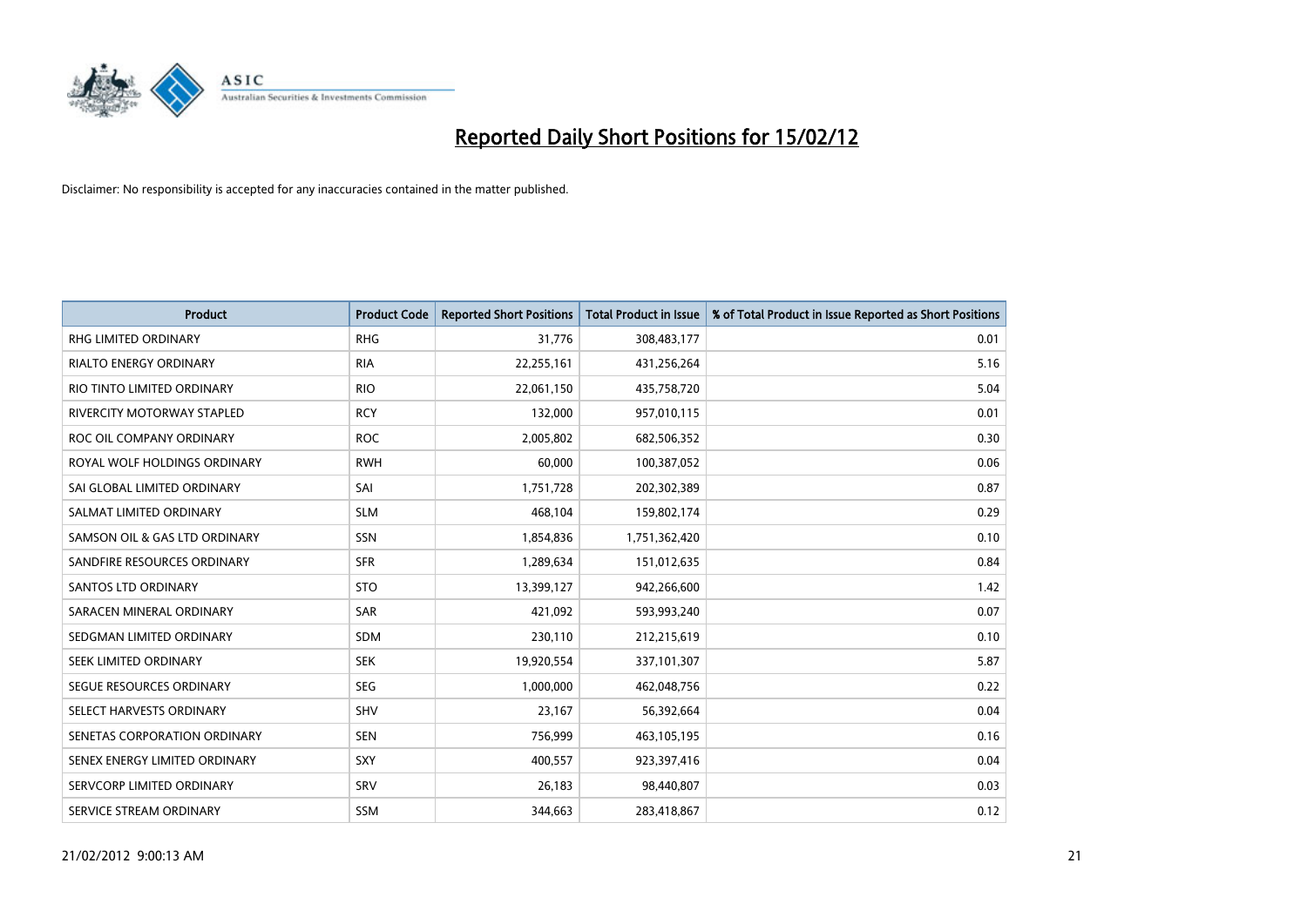

| <b>Product</b>                           | <b>Product Code</b> | <b>Reported Short Positions</b> | <b>Total Product in Issue</b> | % of Total Product in Issue Reported as Short Positions |
|------------------------------------------|---------------------|---------------------------------|-------------------------------|---------------------------------------------------------|
| SEVEN GROUP HOLDINGS ORDINARY            | <b>SVW</b>          | 909,490                         | 306,410,281                   | 0.28                                                    |
| SEVEN WEST MEDIA LTD ORDINARY            | <b>SWM</b>          | 5,310,433                       | 645,719,542                   | 0.81                                                    |
| SIGMA PHARMACEUTICAL ORDINARY            | <b>SIP</b>          | 13,256,833                      | 1,178,626,572                 | 1.12                                                    |
| SILEX SYSTEMS ORDINARY                   | <b>SLX</b>          | 571,607                         | 170,133,997                   | 0.33                                                    |
| SILVER LAKE RESOURCE ORDINARY            | <b>SLR</b>          | 201,492                         | 220,264,064                   | 0.10                                                    |
| SIMS METAL MGMT LTD ORDINARY             | SGM                 | 5,099,677                       | 205,851,182                   | 2.45                                                    |
| SINGAPORE TELECOMM. CHESS DEPOSITARY INT | <b>SGT</b>          | 5,905,107                       | 183,608,625                   | 3.21                                                    |
| SIRIUS RESOURCES NL ORDINARY             | <b>SIR</b>          | 82,500                          | 150,934,586                   | 0.05                                                    |
| SIRTEX MEDICAL ORDINARY                  | <b>SRX</b>          | 50                              | 55,768,136                    | 0.00                                                    |
| SKILLED GROUP LTD ORDINARY               | <b>SKE</b>          | 40,288                          | 233,487,276                   | 0.01                                                    |
| SKY NETWORK ORDINARY                     | <b>SKT</b>          | 364,000                         | 389,139,785                   | 0.09                                                    |
| SMS MANAGEMENT, ORDINARY                 | <b>SMX</b>          | 504,741                         | 68,290,180                    | 0.75                                                    |
| SONIC HEALTHCARE ORDINARY                | <b>SHL</b>          | 7,290,759                       | 389,969,875                   | 1.85                                                    |
| SOUL PATTINSON (W.H) ORDINARY            | SOL                 | 2,387                           | 239,395,320                   | 0.00                                                    |
| SOUTH BOULDER MINES ORDINARY             | <b>STB</b>          | 34,693                          | 116,082,826                   | 0.02                                                    |
| SP AUSNET STAPLED SECURITIES             | SPN                 | 2,151,058                       | 2,896,219,682                 | 0.08                                                    |
| SPARK INFRASTRUCTURE STAPLED NOTE & UNIT | SKI                 | 18,968,648                      | 1,326,734,264                 | 1.42                                                    |
| SPDR 200 FUND ETF UNITS                  | <b>STW</b>          | 8                               | 51,538,531                    | 0.00                                                    |
| SPECIALTY FASHION ORDINARY               | <b>SFH</b>          | 2,475,590                       | 192,086,121                   | 1.29                                                    |
| SPOTLESS GROUP LTD ORDINARY              | SPT                 | 888,441                         | 265,454,407                   | 0.35                                                    |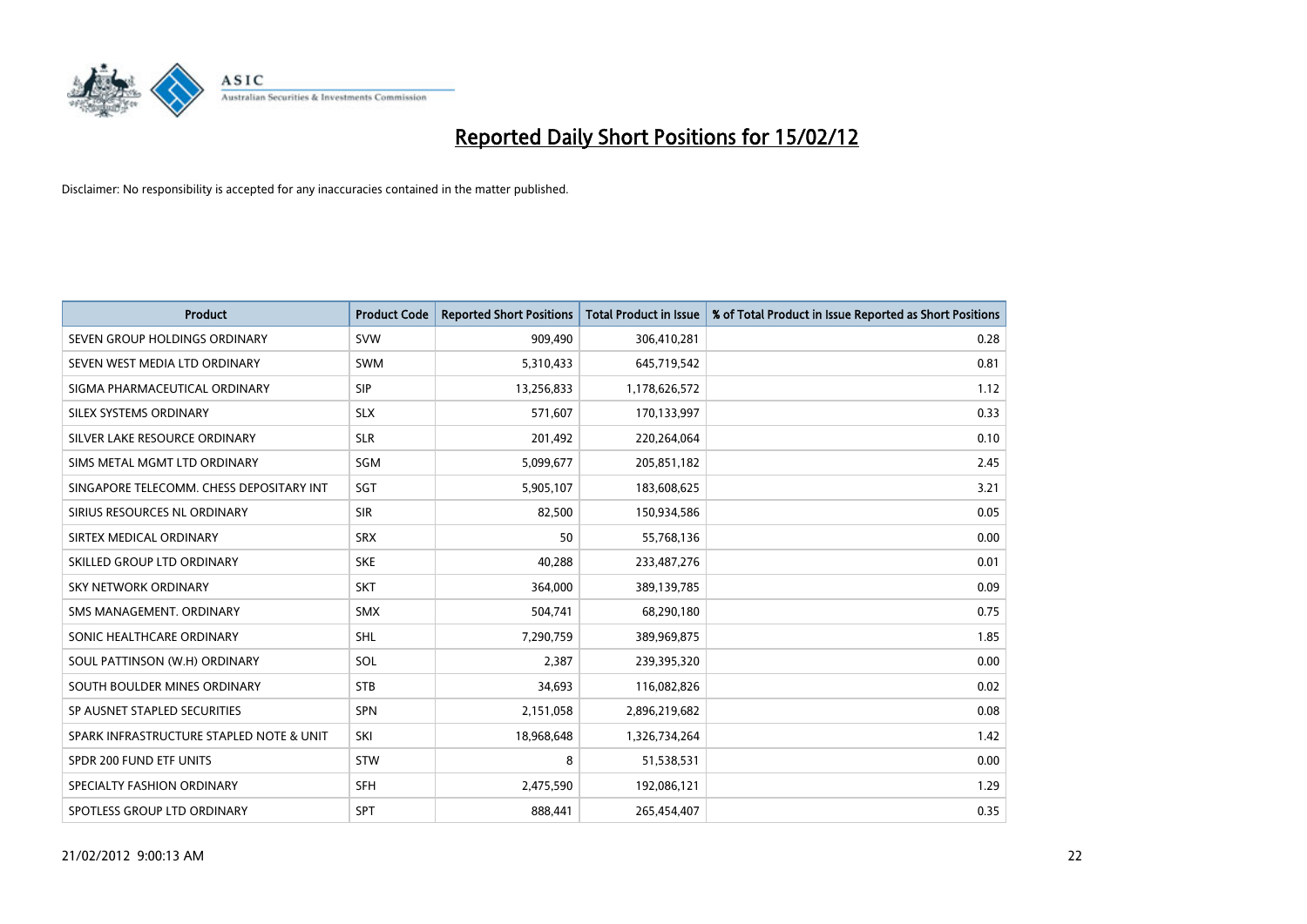

| <b>Product</b>                      | <b>Product Code</b> | <b>Reported Short Positions</b> | <b>Total Product in Issue</b> | % of Total Product in Issue Reported as Short Positions |
|-------------------------------------|---------------------|---------------------------------|-------------------------------|---------------------------------------------------------|
| ST BARBARA LIMITED ORDINARY         | <b>SBM</b>          | 3,541,003                       | 325,615,389                   | 1.09                                                    |
| STANMORE COAL LTD ORDINARY          | <b>SMR</b>          | 310,731                         | 159,973,418                   | 0.19                                                    |
| STARPHARMA HOLDINGS ORDINARY        | <b>SPL</b>          | 1,819,879                       | 280,732,451                   | 0.63                                                    |
| STH AMERICAN COR LTD ORDINARY       | SAY                 | 9,200                           | 257,785,604                   | 0.00                                                    |
| STHN CROSS MEDIA ORDINARY           | <b>SXL</b>          | 2,873,712                       | 705,766,444                   | 0.42                                                    |
| STOCKLAND UNITS/ORD STAPLED         | SGP                 | 23,329,657                      | 2,316,449,153                 | 0.98                                                    |
| STRAITS RES LTD. ORDINARY           | SRO                 | 525,793                         | 324,796,141                   | 0.17                                                    |
| STW COMMUNICATIONS ORDINARY         | SGN                 | 247,617                         | 362,798,351                   | 0.06                                                    |
| SUNCORP GROUP LTD ORDINARY          | <b>SUN</b>          | 12,058,320                      | 1,286,600,980                 | 0.92                                                    |
| SUNDANCE ENERGY ORDINARY            | <b>SEA</b>          | 253,935                         | 277,098,474                   | 0.09                                                    |
| SUNDANCE RESOURCES ORDINARY         | <b>SDL</b>          | 8,988,426                       | 2,932,832,505                 | 0.29                                                    |
| SUNLAND GROUP LTD ORDINARY          | <b>SDG</b>          | 26,203                          | 201,578,526                   | 0.01                                                    |
| SUPER RET REP LTD ORDINARY          | <b>SUL</b>          | 3,030,082                       | 194,754,593                   | 1.55                                                    |
| SWICK MINING ORDINARY               | <b>SWK</b>          | 1,548                           | 237,024,970                   | 0.00                                                    |
| SYD AIRPORT STAPLED US PROHIBIT.    | SYD                 | 5,520,147                       | 1,861,210,782                 | 0.29                                                    |
| SYMEX HOLDINGS ORDINARY             | SYM                 | 6,633                           | 191,593,493                   | 0.00                                                    |
| TABCORP HOLDINGS LTD ORDINARY       | <b>TAH</b>          | 6,195,118                       | 712,805,880                   | 0.86                                                    |
| <b>TALENT2 INTERNATION ORDINARY</b> | <b>TWO</b>          | 5,708                           | 147,403,701                   | 0.00                                                    |
| <b>TANAMI GOLD NL ORDINARY</b>      | <b>TAM</b>          | 300,000                         | 260,997,677                   | 0.11                                                    |
| TANGIERS PETROLEUM ORDINARY         | <b>TPT</b>          | 223,768                         | 98,345,761                    | 0.22                                                    |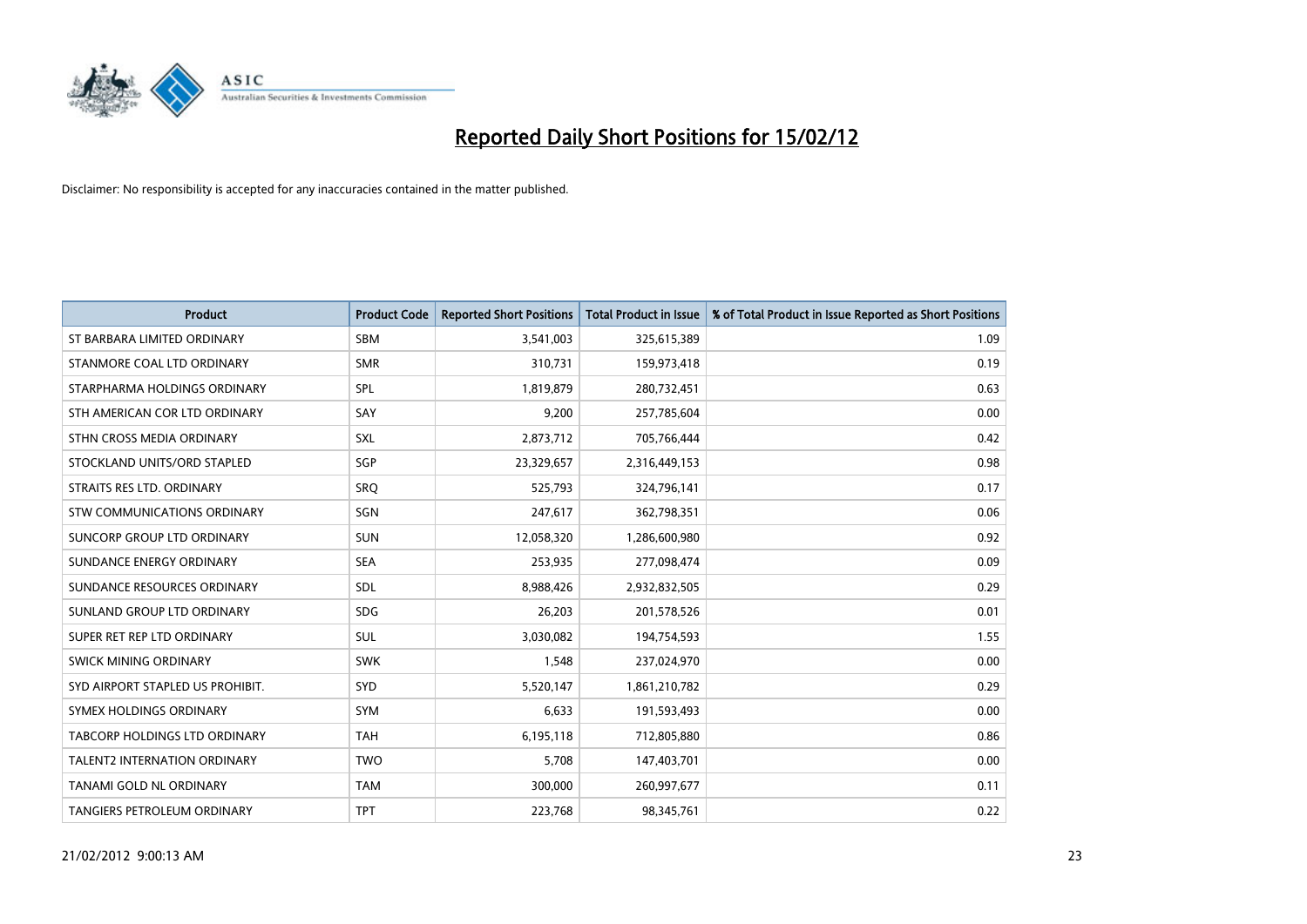

| <b>Product</b>                       | <b>Product Code</b> | <b>Reported Short Positions</b> | <b>Total Product in Issue</b> | % of Total Product in Issue Reported as Short Positions |
|--------------------------------------|---------------------|---------------------------------|-------------------------------|---------------------------------------------------------|
| TAP OIL LIMITED ORDINARY             | <b>TAP</b>          | 3,017,168                       | 240,995,311                   | 1.25                                                    |
| TASSAL GROUP LIMITED ORDINARY        | <b>TGR</b>          | 70,394                          | 146,304,404                   | 0.04                                                    |
| <b>TATTS GROUP LTD ORDINARY</b>      | <b>TTS</b>          | 7,647,483                       | 1,340,758,701                 | 0.56                                                    |
| TELECOM CORPORATION ORDINARY         | <b>TEL</b>          | 6,144,714                       | 1,925,417,729                 | 0.31                                                    |
| TELSTRA CORPORATION, ORDINARY        | <b>TLS</b>          | 85,134,066                      | 12,443,074,357                | 0.67                                                    |
| TEN NETWORK HOLDINGS ORDINARY        | <b>TEN</b>          | 53,329,967                      | 1,045,236,720                 | 5.11                                                    |
| TERANGA GOLD CORP CDI 1:1            | <b>TGZ</b>          | 127,490                         | 156,036,331                   | 0.07                                                    |
| TFS CORPORATION LTD ORDINARY         | <b>TFC</b>          | 84,096                          | 279,621,829                   | 0.03                                                    |
| THAKRAL HOLDINGS GRP ORDINARY/UNIT   | <b>THG</b>          | $\overline{2}$                  | 585,365,014                   | 0.00                                                    |
| THE REJECT SHOP ORDINARY             | <b>TRS</b>          | 2,294,949                       | 26,071,170                    | 8.81                                                    |
| THOR MINING PLC CHESS DEPOSITARY 1:1 | <b>THR</b>          | 2,307                           | 222,489,120                   | 0.00                                                    |
| THORN GROUP LIMITED ORDINARY         | <b>TGA</b>          | 85,377                          | 146,374,703                   | 0.04                                                    |
| TIGER RESOURCES ORDINARY             | <b>TGS</b>          | 1,472,169                       | 671,610,549                   | 0.20                                                    |
| <b>TISHMAN SPEYER UNITS</b>          | <b>TSO</b>          | 59,045                          | 338,440,904                   | 0.02                                                    |
| TNG LIMITED ORDINARY                 | <b>TNG</b>          | 4,321                           | 344,611,705                   | 0.00                                                    |
| TOLL HOLDINGS LTD ORDINARY           | <b>TOL</b>          | 24,334,494                      | 717,133,875                   | 3.36                                                    |
| TORO ENERGY LIMITED ORDINARY         | <b>TOE</b>          | 35,404                          | 975,436,676                   | 0.00                                                    |
| TOWER LIMITED ORDINARY               | <b>TWR</b>          | 689,519                         | 266,371,322                   | 0.26                                                    |
| TOX FREE SOLUTIONS ORDINARY          | <b>TOX</b>          | 29,896                          | 111,130,608                   | 0.03                                                    |
| TPG TELECOM LIMITED ORDINARY         | <b>TPM</b>          | 2,437,172                       | 793,808,141                   | 0.29                                                    |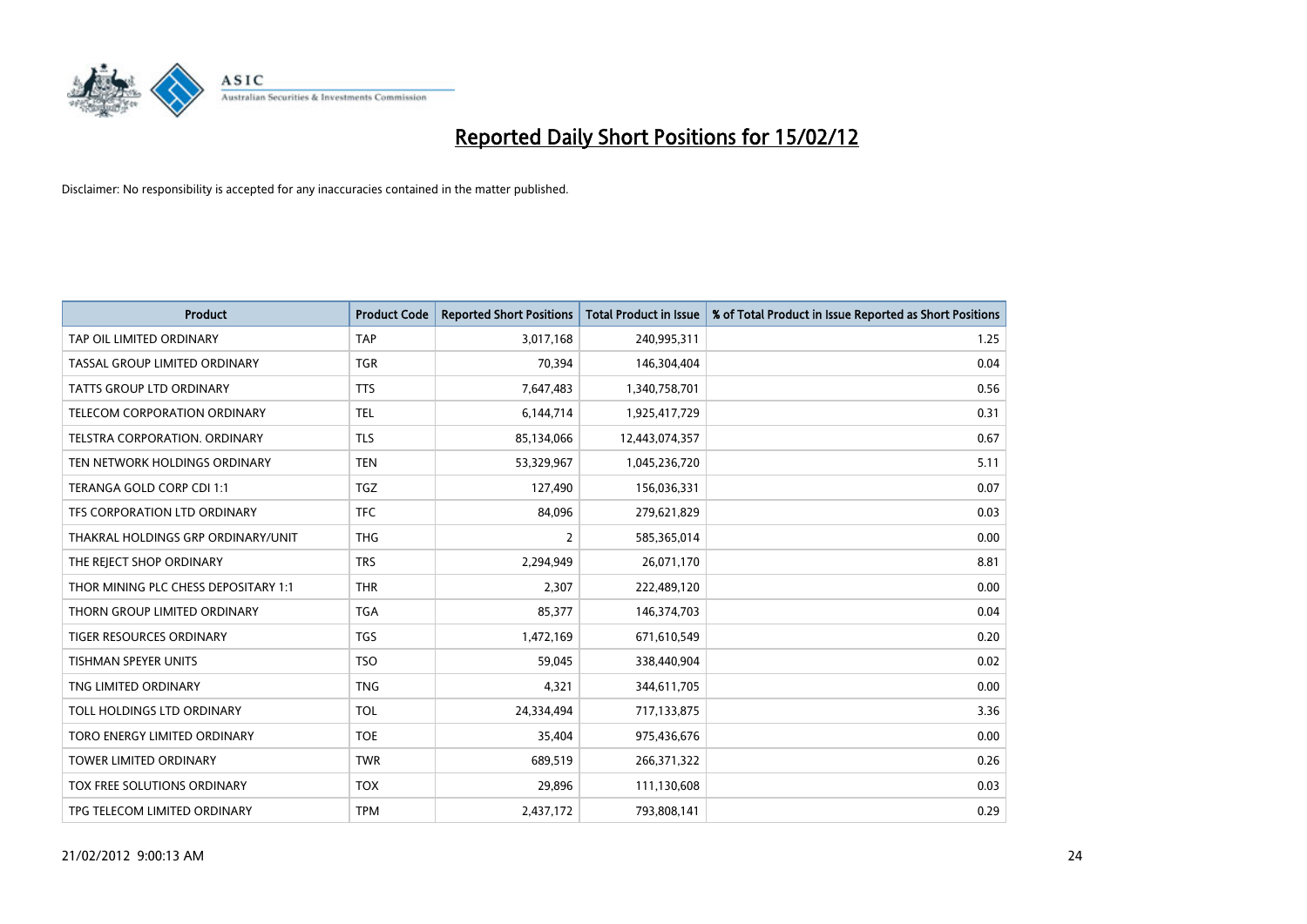

| <b>Product</b>                       | <b>Product Code</b> | <b>Reported Short Positions</b> | <b>Total Product in Issue</b> | % of Total Product in Issue Reported as Short Positions |
|--------------------------------------|---------------------|---------------------------------|-------------------------------|---------------------------------------------------------|
| <b>TRADE ME GROUP ORDINARY</b>       | <b>TME</b>          | 1,855                           | 395,745,510                   | 0.00                                                    |
| TRANSFIELD SERVICES ORDINARY         | <b>TSE</b>          | 2,746,939                       | 544,587,035                   | 0.50                                                    |
| TRANSPACIFIC INDUST. ORDINARY        | <b>TPI</b>          | 4,588,973                       | 1,578,209,025                 | 0.29                                                    |
| TRANSURBAN GROUP TRIPLE STAPLED SEC. | <b>TCL</b>          | 6,670,911                       | 1,451,447,154                 | 0.46                                                    |
| TREASURY WINE ESTATE ORDINARY        | <b>TWE</b>          | 19,888,396                      | 647,227,144                   | 3.05                                                    |
| TRINITY GROUP STAPLED SECURITIES     | <b>TCQ</b>          | 3,419                           | 193,235,631                   | 0.00                                                    |
| TROY RESOURCES LTD ORDINARY          | <b>TRY</b>          | 111,502                         | 88,879,149                    | 0.12                                                    |
| UGL LIMITED ORDINARY                 | UGL                 | 4,358,306                       | 166,315,038                   | 2.61                                                    |
| UNILIFE CORPORATION CDI 6:1          | <b>UNS</b>          | 24,981                          | 266,559,954                   | 0.00                                                    |
| UXC LIMITED ORDINARY                 | <b>UXC</b>          | 1,180                           | 304,995,791                   | 0.00                                                    |
| VDM GROUP LIMITED ORDINARY           | <b>VMG</b>          | 11,116                          | 933,552,767                   | 0.00                                                    |
| <b>VENTNOR RES LTD ORDINARY</b>      | <b>VRX</b>          | 4,432                           | 51,241,530                    | 0.01                                                    |
| <b>VENTURE MINERALS ORDINARY</b>     | <b>VMS</b>          | 284,422                         | 231,168,592                   | 0.12                                                    |
| <b>VIEW RESOURCES LTD ORDINARY</b>   | <b>VRE</b>          | 1,760                           | 881,953,670                   | 0.00                                                    |
| <b>VIRGIN AUS HLDG LTD ORDINARY</b>  | <b>VAH</b>          | 19,084,769                      | 2,210,197,600                 | 0.85                                                    |
| VITA GROUP LTD ORDINARY              | <b>VTG</b>          | 75,190                          | 142,499,800                   | 0.05                                                    |
| VITERRA INC CDI 1:1                  | <b>VTA</b>          | 3,828                           | 68,629,939                    | 0.01                                                    |
| VNGD US TOTAL MARKET CDI 1:1         | <b>VTS</b>          | 4,805                           | 867,993                       | 0.55                                                    |
| <b>WATPAC LIMITED ORDINARY</b>       | <b>WTP</b>          | 16,477                          | 184,913,970                   | 0.00                                                    |
| <b>WDS LIMITED ORDINARY</b>          | <b>WDS</b>          | 730                             | 144,740,614                   | 0.00                                                    |